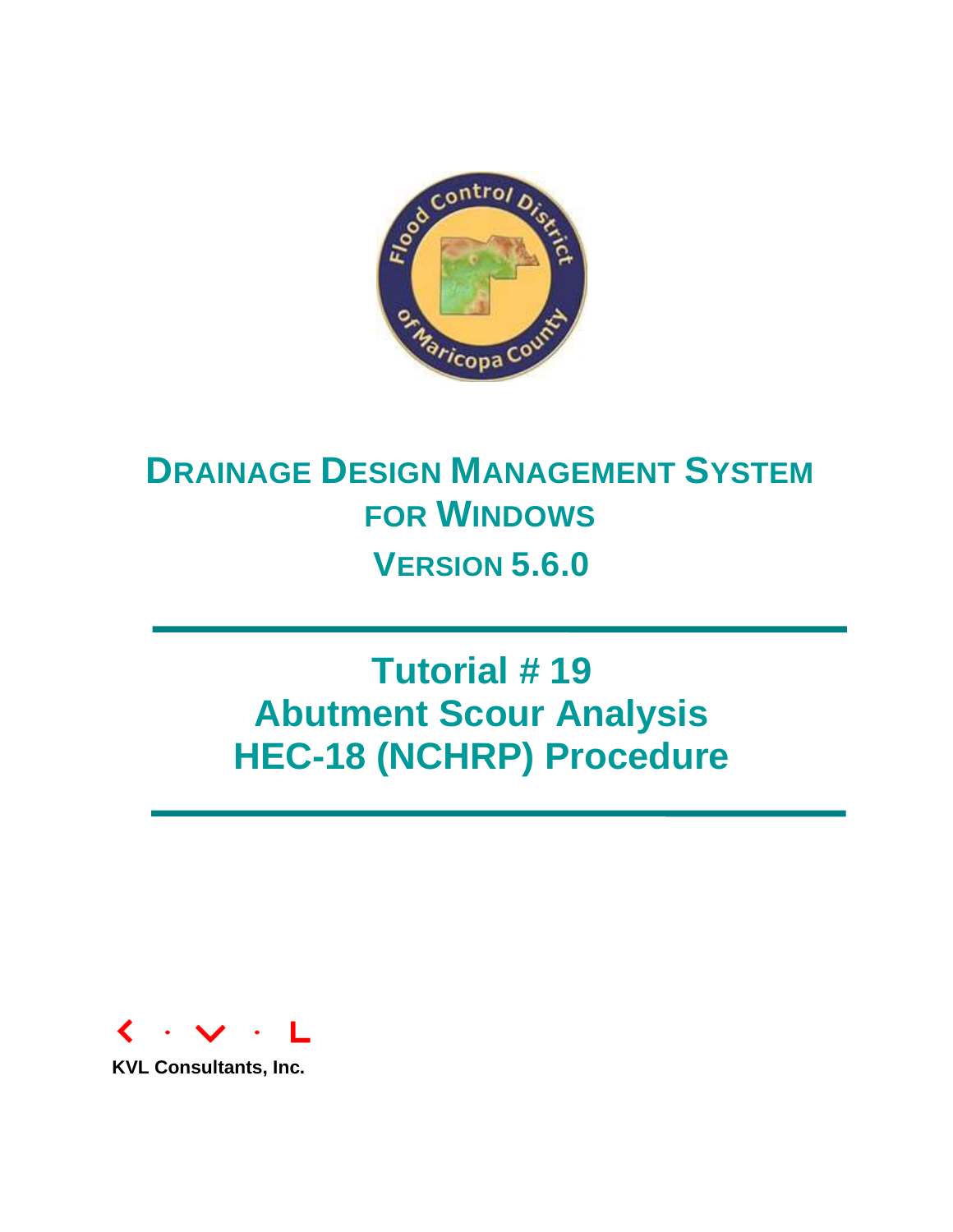# **ABUTMENT SCOUR ANALYSIS (HEC-18 PROCEDURE)**

# **TABLE OF CONTENTS**

#### **No. Section Page**

| 1.0 |                                                   |       |                                                                  |  |  |  |  |
|-----|---------------------------------------------------|-------|------------------------------------------------------------------|--|--|--|--|
| 2.0 | Abutment Scour For Live-bed Condition (Wingwall)1 |       |                                                                  |  |  |  |  |
|     | 2.1                                               |       |                                                                  |  |  |  |  |
|     |                                                   | 2.1.1 |                                                                  |  |  |  |  |
|     |                                                   | 2.1.2 |                                                                  |  |  |  |  |
|     |                                                   | 2.1.3 |                                                                  |  |  |  |  |
|     |                                                   | 2.1.4 |                                                                  |  |  |  |  |
| 3.0 |                                                   |       | Abutment Scour For Clear-water Condition (Spill Through) 8       |  |  |  |  |
|     | 3.1                                               |       |                                                                  |  |  |  |  |
|     |                                                   | 3.1.1 |                                                                  |  |  |  |  |
|     |                                                   | 3.1.2 |                                                                  |  |  |  |  |
|     |                                                   | 3.1.3 | Step 3 - Calculate the Abutment Scour - Grain Size Equation  13  |  |  |  |  |
|     |                                                   | 3.1.4 | Step 4 - Calculate the Abutment Scour - Shear Stress Equation 14 |  |  |  |  |
|     |                                                   | 3.1.5 |                                                                  |  |  |  |  |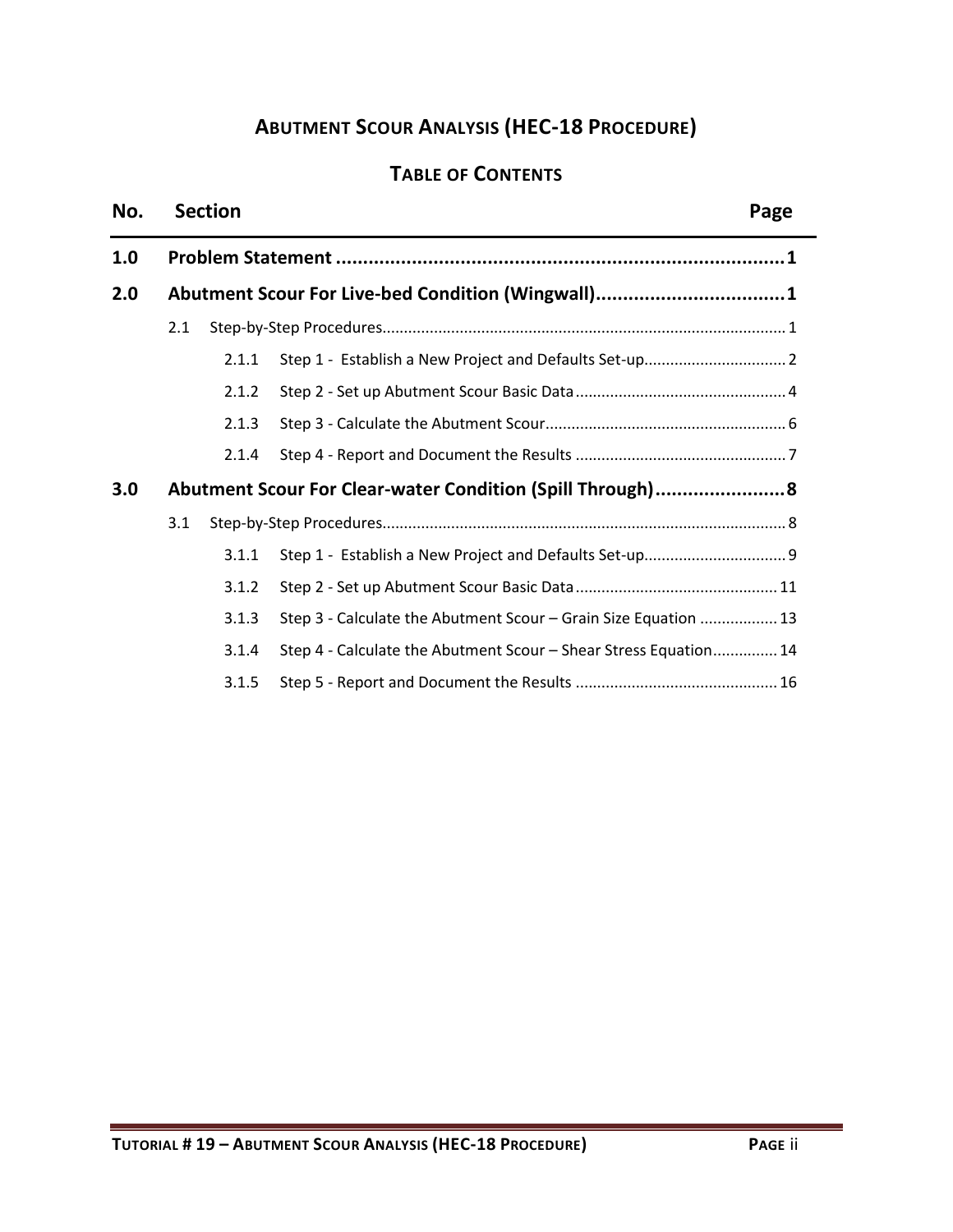# <span id="page-2-0"></span>**1.0 PROBLEM STATEMENT**

Based on the ratio between the embankment projected length (L) and floodplain width  $(B_f)$ , abutment scour can be computed based on two conditions: live-bed condition and clear-water condition. If the ratio  $(L/B_f)$  is greater than or equal to 0.75, the live-bed condition equations will be used. If the ratio  $(L/B_f)$  is less than 0.75, the clear-water condition equations will be used. It may be pointed out that the abutment scour already includes contraction scour and the abutment scour is considered as a local scour component as part of the total scour depth. No additional contraction scour should be added to the total scour depth.

# <span id="page-2-1"></span>**2.0 ABUTMENT SCOUR FOR LIVE-BED CONDITION (WINGWALL)**

If the ratio  $(L/B_f)$  is greater than or equal 0.75, the live-bed abutment scour equations should be used to compute the local scour component due to abutment. The live-bed condition is also referred as Condition (a) in HEC-18 manual (Federal Highway Administration, 2012). The abutment scour can be computed for either wingwall abutment or spillthrough abutment.

The following parameters considers wingwall abutment with live-bed condition. To estimate the abutment scour using HEC-18 (NCHRP) procedure use the following given conditions:

| ❖ | Parameters for abutment scour conditions: |  |
|---|-------------------------------------------|--|
|---|-------------------------------------------|--|

|  | <b>Projected length of embankment (ft):</b> | 85.00 |
|--|---------------------------------------------|-------|
|--|---------------------------------------------|-------|

- **Width of floodplain (ft):** *100.00*
- Parameters for *live-bed condition with wingwall abutment*:
	- **Upstream flow depth (ft)**: *10.00*
	- **Unit discharge at upstream floodplain (ft<sup>2</sup> /s)**: *57.00*
	- **Unit discharge at constricted opening (ft<sup>2</sup> /s)**: *78.60*
	- **Flow depth prior to scour (ft)**: *9.50*

#### <span id="page-2-2"></span>**2.1 Step-by-Step Procedures**

- Step 1: Establish a New River Mechanics Project and Defaults Set-up
- Step 2: Set up Abutment Scour Basic Data
- Step 3: Calculate Abutment Scour
- Step 4: Report and Document the results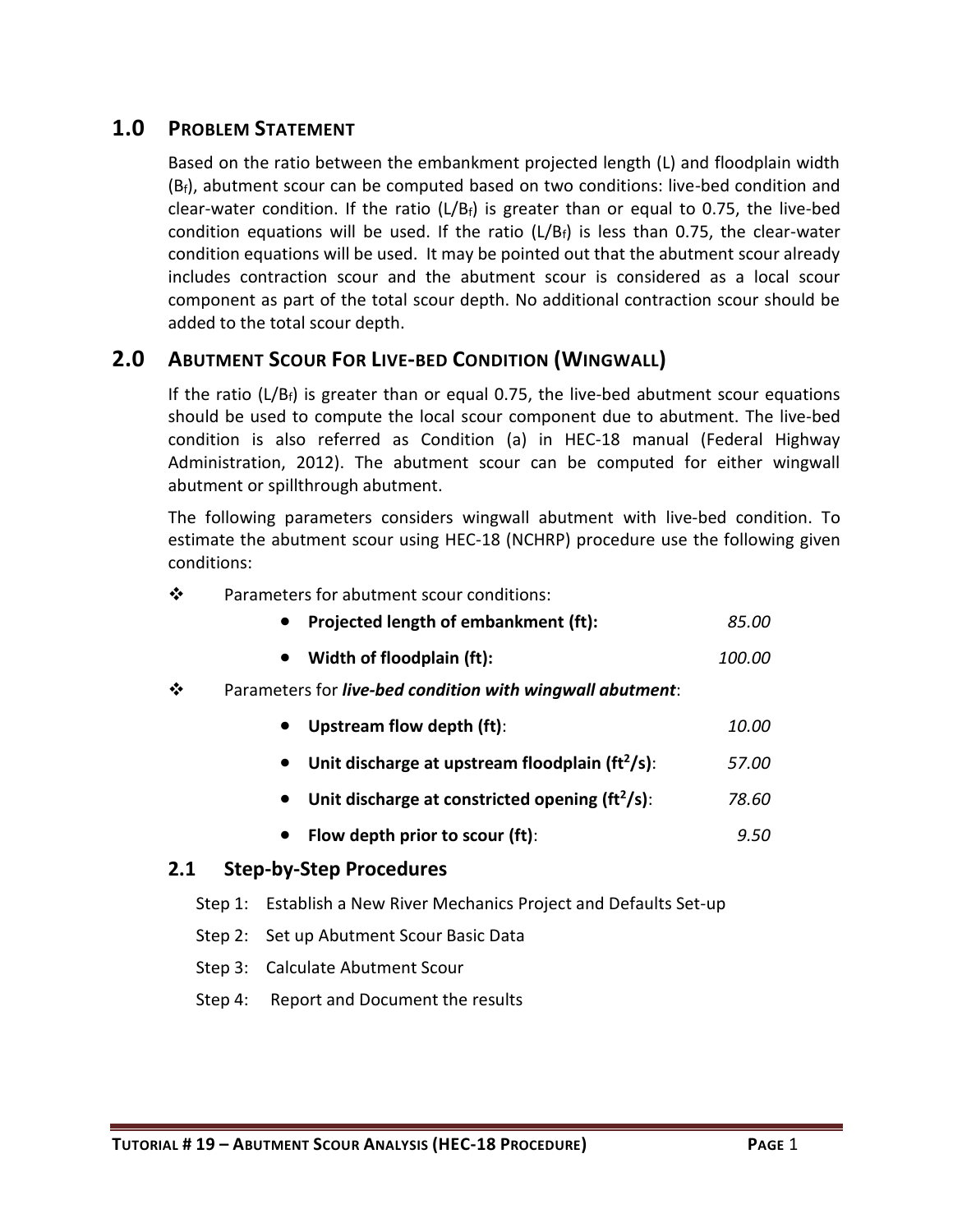# <span id="page-3-0"></span>**2.1.1 Step 1 - Establish a New Project and Defaults Set-up**

(a) Click the **DDMSW** icon on the Desktop or Program menu to launch the **DDMSW.** Click the **OK** button to accept the software disclaimer as shown in the following figure.

| BRI                                                                                     | contror <sub>o</sub><br><b>Drainage</b>                                                                                                                                                                                                                                                                                                                                                                                                                                                                                                                                                      |
|-----------------------------------------------------------------------------------------|----------------------------------------------------------------------------------------------------------------------------------------------------------------------------------------------------------------------------------------------------------------------------------------------------------------------------------------------------------------------------------------------------------------------------------------------------------------------------------------------------------------------------------------------------------------------------------------------|
|                                                                                         | <b>Design</b>                                                                                                                                                                                                                                                                                                                                                                                                                                                                                                                                                                                |
|                                                                                         | <b>Management</b>                                                                                                                                                                                                                                                                                                                                                                                                                                                                                                                                                                            |
| oza <sub>nicopa</sub> c                                                                 | <b>System</b>                                                                                                                                                                                                                                                                                                                                                                                                                                                                                                                                                                                |
|                                                                                         | This program has been written to aid in the management of drainage design. It is provided as<br>a public service to aid in implementation of the technical information data, and procedures.<br>presented in the Drainage Design Manuals. The user of this information releases, indemnifies<br>and holds free the Flood Control District of Maricopa County and KVL Consultants, Inc. from<br>any and all liabilities, damages, lawsuits and causes of action that result as a consequence of<br>their reliance on and use of the DDMSW computer program and the data supplied with it. The |
|                                                                                         | use of this program and the results developed are the responsibility of the user.                                                                                                                                                                                                                                                                                                                                                                                                                                                                                                            |
|                                                                                         | Many of the default values provided are generic and serve to guide users in their modeling.<br>Users must exercise judgement to evaluate and modify default values based on the specific<br>watershed. An approval for default table values for a specific watershed must be obtained                                                                                                                                                                                                                                                                                                        |
| from the appropriate agency<br>Continuing signifies your acceptance of this disclaimer. |                                                                                                                                                                                                                                                                                                                                                                                                                                                                                                                                                                                              |

After the **DDMSW** is launched, the **SELECT PROJECT** window is automatically opened as shown in the following figure.

|                          | List             |       | Details                                    |
|--------------------------|------------------|-------|--------------------------------------------|
| Lookfor                  |                  |       |                                            |
| Reference: -             | Date             | 10    | Title                                      |
| <b>BANKPROTECTIONFCD</b> | 01/01/2012 00049 |       | River Mechanics Example - Bank Protection  |
| <b>BRIDGEPIERFCD</b>     | 01/01/2012 00011 |       | River Mechanics Example - Bridge Pier      |
| EXAMPLE1                 | 01/01/2010       | 00001 | Clark, Green Ampt, Single, 5 Hour          |
| EXAMPLE2                 | 01/01/2010 00002 |       | S-Graph, Green-Ampt. Single, 24 Hour       |
| <b>EXAMPLE3</b>          | 01/01/2010 00003 |       | S-Graph, Green-Ampt, Multiple, 6 Hour      |
| EXAMPLE4                 | 01/01/2010       | 00004 | Clark, Init and Uniform, Single, 6 Hour    |
| KVLEXAMPLE1              | 01/01/2011 00005 |       | Example 1 HEC-1 tutorial project           |
| KVLEXAMPLE10             | 01/10/2014 00025 |       | HEC-1 Tutorial - Import HEC-1 File         |
| KVLEXAMPLE11             | 01/10/2014 00029 |       | FCDMC Hydraulics Manual Design Example 4.6 |
| KVLEXAMPLE12             | 01/10/2014 00030 |       | Street Drainage Example                    |
| KVI EXAMPLE2             | 01/01/2011 00021 |       | Example 2 using Shape files and NOAA 14    |
| KVLEXAMPLE3              | 01/01/2011 00024 |       | Example 3 Rational Method tutorial project |
| KVLEXAMPLE5              | 01/01/2011 00017 |       | HEC-1 Tutorial - Clark Unit Hydrograph     |
| <b>KVLEXAMPLE6</b>       | 01/01/2011 00018 |       | HEC-1 Tutorial - S-Graph Unit Hydrograph   |
| KVLEXAMPLE7              | 01/01/2011 00019 |       | Rational Method Tutorial                   |
| KVLEXAMPLER              | 01/01/2011 00020 |       | Street Drainage Examples                   |
| x.                       | art.             |       | <b>SATISFIER CHARGE IT DOWN.</b><br>٠      |

(b) Click the **Add** button on the **SELECT PROJECT** window to start a new project (Or **File → New Project → Add**).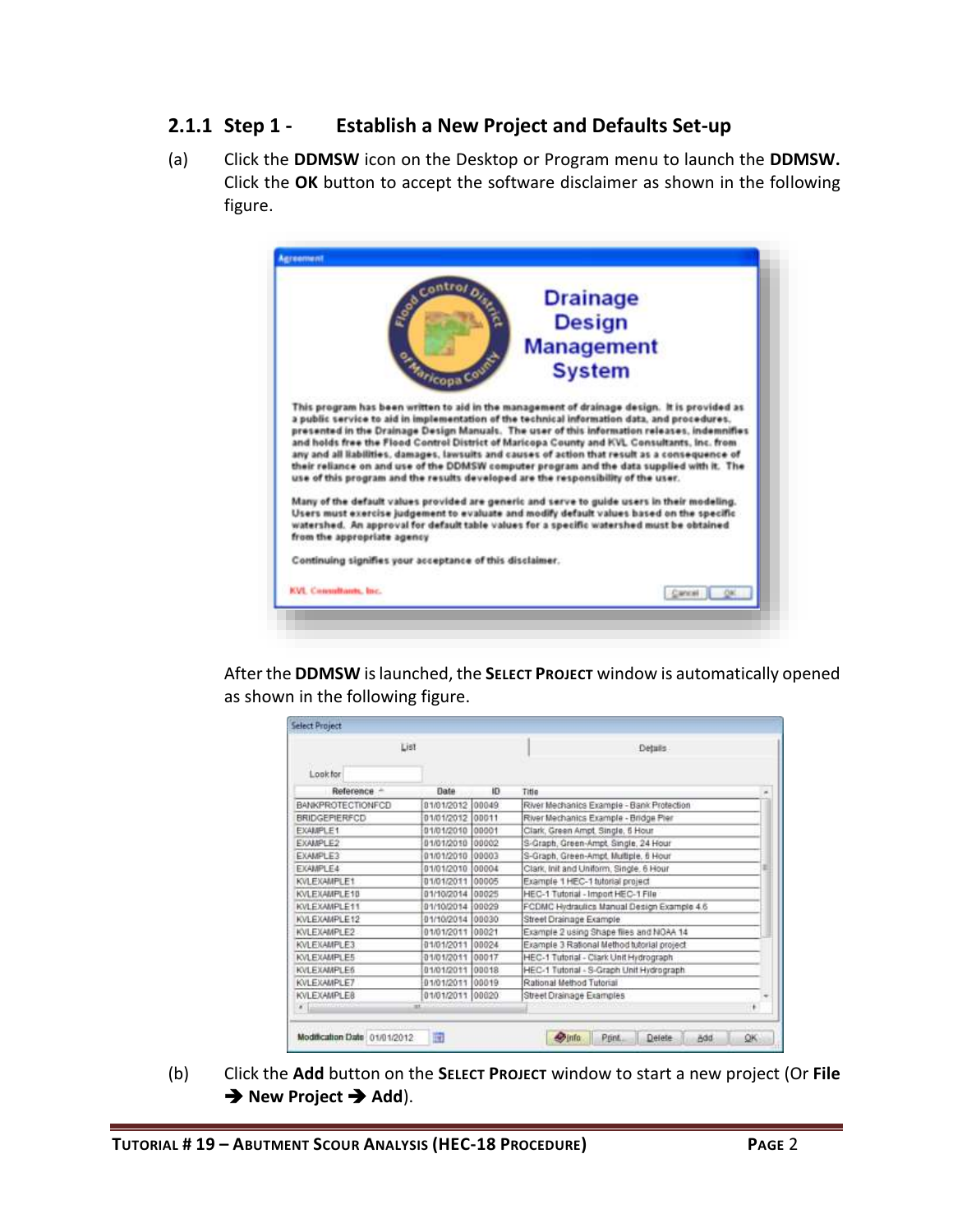- (c) Select **River Mechanics** checkbox and click the **OK** button on the **NEW PROJECT OPTIONS**  form.
- (d) Type "*ABUTMENT\_NCHRP1*" into the **Reference** textbox. This is the name of this newly created project. Users can choose any name for the Reference textbox as long as it does not exist in the current **DDMSW** project database.
- (e) Type into the **Title** textbox a brief descriptive title for this project. *(Optional)*
- (f) Type into the **Location** textbox the location of this project. *(Optional)*
- (g) Type into the **Agency** textbox the agency or company name**.** *(Optional)*
- (h) Check **River Mechanics Only** checkbox for this project.
- (i) Type a detailed description of this project into the comment area under the **Project Reference** frame. *(Optional)*
- (j) Set the Modification Date using today's date by clicking on the Calendar icon.
- (k) Click the **Save** button to save the entered data.
- (l) Click the **OK** button on the **SELECT PROJECT** window, and click the **OK** button on the pop-up message box. The following figure shows what the window looks like.

| Select Project -- Edit |                                                                                     |                                                                        |   |                         |             |  |  |
|------------------------|-------------------------------------------------------------------------------------|------------------------------------------------------------------------|---|-------------------------|-------------|--|--|
|                        |                                                                                     | List                                                                   |   | Details                 |             |  |  |
|                        | <b>Project Reference</b>                                                            |                                                                        |   | <b>Project Defaults</b> |             |  |  |
| Project ID             | 00050                                                                               | Reference ABUTMENT_NCHRP1                                              |   |                         |             |  |  |
|                        |                                                                                     | Title   Abutment Scour using HEC-18 NCHRP Procedure                    |   |                         | Soils FCDMC |  |  |
|                        | Location   Maricopa County, Arizona                                                 |                                                                        |   | Land Use   FCDMC        |             |  |  |
|                        |                                                                                     | Agency   Flood Control District of Maricopa County                     |   |                         |             |  |  |
|                        | River Mechanics Only                                                                |                                                                        |   |                         |             |  |  |
| procedure.             |                                                                                     | This is a tutorial project about the abutment scour using HEC-18 NCHRP | ▲ |                         |             |  |  |
|                        | 圖<br>Modification Date 05/10/2018<br>Save<br>Cancel<br>Print<br>Delete<br>OK<br>Add |                                                                        |   |                         |             |  |  |

**Note:** the **Project ID** "*00050"* in the above figure is the unique database record identifier for the project, which is automatically generated by the program when a new project is created. When users create a new project, the **Project ID** of the new project will not be the same as the **Project ID** shown in the above figure.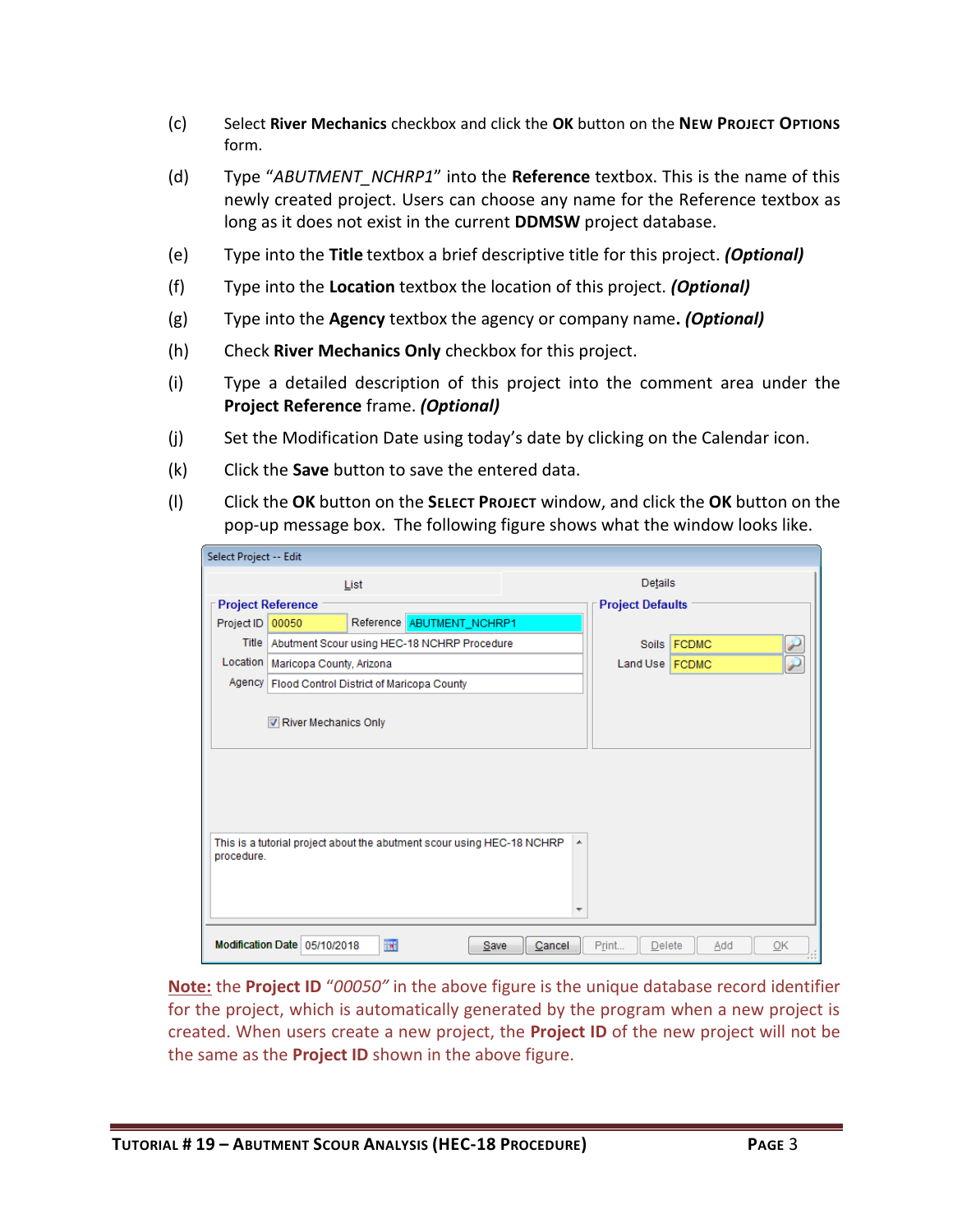# <span id="page-5-0"></span>**2.1.2 Step 2 - Set up Abutment Scour Basic Data**

(a) From the menu bar of main application window, click **River Mechanics Scour**, to open the **TOTAL SCOUR** form.

|       | Flood Control District of Maricopa County Version: 5.6.0 - ABUTMENT_NCHRP |  |
|-------|---------------------------------------------------------------------------|--|
| File: | Edit   River Mechanics<br>Help                                            |  |
|       | Scour                                                                     |  |
|       | Riprap                                                                    |  |
|       | Launchable Riprap                                                         |  |
|       | <b>Lateral Erosion</b>                                                    |  |
|       | Sediment Yield<br>٠                                                       |  |
|       | Cross Section Hydraulics                                                  |  |
|       | <b>Cross Section Geometry</b>                                             |  |
|       | <b>Import Cross Sections from Another Project</b>                         |  |

| Total Scour - MB: 01 - ID:  |                      |                         |         |         |                |           |          |                |                |
|-----------------------------|----------------------|-------------------------|---------|---------|----------------|-----------|----------|----------------|----------------|
| $\underline{\mathsf{List}}$ | Total<br>Long Term   | General                 | Local   | Bedform |                | Low Flow  |          | Pier Influence |                |
|                             |                      |                         |         |         |                |           |          |                |                |
| ID                          | <b>Cross Section</b> | Long Term               | General | Local   | <b>Bedform</b> | Bend      | Low Flow | Total          | $\overline{a}$ |
| $\triangle$                 | ID                   | Scour                   | Scour   | Scour   | Scour          | Scour     | Scour    | Scour          |                |
|                             |                      |                         |         |         |                |           |          |                |                |
|                             |                      |                         |         |         |                |           |          |                |                |
|                             |                      |                         |         |         |                |           |          |                |                |
|                             |                      |                         |         |         |                |           |          |                |                |
|                             |                      |                         |         |         |                |           |          |                |                |
|                             |                      |                         |         |         |                |           |          |                |                |
|                             |                      |                         |         |         |                |           |          |                |                |
|                             |                      |                         |         |         |                |           |          |                |                |
|                             |                      |                         |         |         |                |           |          |                |                |
|                             |                      |                         |         |         |                |           |          |                |                |
|                             |                      |                         |         |         |                |           |          |                |                |
|                             |                      |                         |         |         |                |           |          |                |                |
|                             |                      |                         |         |         |                |           |          |                |                |
| ∢                           | $\mathbb{H}$         |                         |         |         |                |           |          | k              |                |
|                             |                      |                         |         |         |                |           |          |                |                |
|                             | $\bigcirc$ Help      | $\bullet$ Info<br>Print | Delete  |         | Add            | <b>MB</b> | Update   | QK             |                |

- (b) Click the **Add** button to activate the necessary data entry fields.
- (c) Type "*ABUTNO1*" into the **ID** textbox (this **ID** indicates that it is for Abutment No.1).
- (d) Check the checkboxes **Local** only.
- (e) Click the browse button in the **Method** column across **Local** check box to launch local scour method select menu.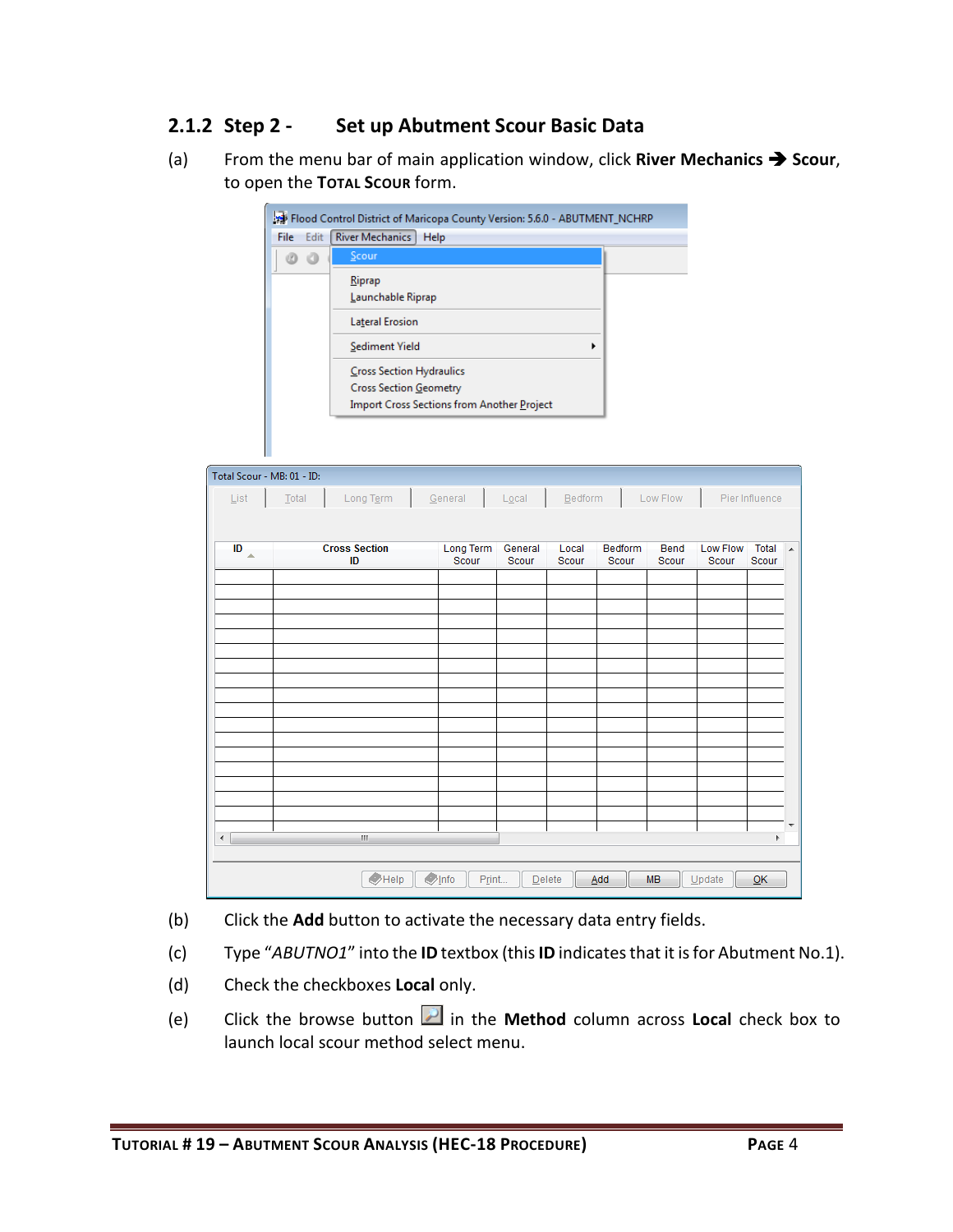| <b>Select Method</b>                           |
|------------------------------------------------|
|                                                |
| <b>Piers</b>                                   |
| Abutments                                      |
| Abutments (HEC 18 - 2012)                      |
| <b>Culvert Outlet</b>                          |
| Guide Banks                                    |
| Guide Banks (HEC 18 - 2012)                    |
| Grade Control or Drop Structure - Schoklitsch  |
| Low Head Stilling Basin - Veronese             |
| Stilling Basin/End of Apron - Zimmerman/Maniak |
|                                                |
|                                                |
|                                                |
| Cancel<br>ок                                   |
|                                                |

Select the "*Abutments (HEC 18 – 2012)*" from the **SELECT METHOD** window, and click **OK** to close the **SELECT METHOD** window

(f) Click the **Save** button to save the entered data. The **TOTAL SCOUR – MB: 01 – ID: ABUTNO1** window shows up like following figure.

| Total Scour - MB: 01 - ID: ABUTNO1                 |                                 |                   |                           |                     |                          |
|----------------------------------------------------|---------------------------------|-------------------|---------------------------|---------------------|--------------------------|
| $\sqrt{\frac{1}{2}^{\frac{1}{2}}}$<br>List         | Long Term                       | General<br>Local  | Bedform                   | Low Flow            | Pier Influence           |
| <b>ID</b><br>Major Basin ID<br>01<br>ABUTNO1<br>ID |                                 |                   |                           |                     |                          |
| <b>Scour Depth</b>                                 |                                 |                   |                           |                     |                          |
| Include Calc                                       | FS Value                        | Custom<br>Calc FS | Method                    |                     |                          |
| Long Term                                          |                                 |                   |                           |                     |                          |
| General<br>$\blacksquare$                          |                                 |                   |                           |                     |                          |
| Local<br>$\overline{\mathbf{v}}$                   | 0.00                            | 0.00              | Abutments (HEC 18 - 2012) |                     | $\overline{\phantom{0}}$ |
| Bedform<br>$\blacksquare$                          |                                 |                   |                           |                     |                          |
| Low Flow<br>$\blacksquare$                         |                                 |                   |                           |                     |                          |
| Headcut <b>n</b>                                   |                                 |                   |                           |                     |                          |
| Tailcut <b>I</b>                                   |                                 |                   |                           |                     | ┻                        |
| Total (ft)                                         |                                 |                   |                           |                     |                          |
| Pier Influence<br>$\blacksquare$                   |                                 |                   |                           |                     |                          |
|                                                    |                                 |                   |                           |                     | $\overline{\phantom{a}}$ |
|                                                    |                                 |                   |                           |                     |                          |
|                                                    |                                 |                   |                           |                     |                          |
|                                                    | <b>O</b> Info<br>$\bullet$ Help | Print             | Delete<br>Add             | <b>MB</b><br>Update | QK                       |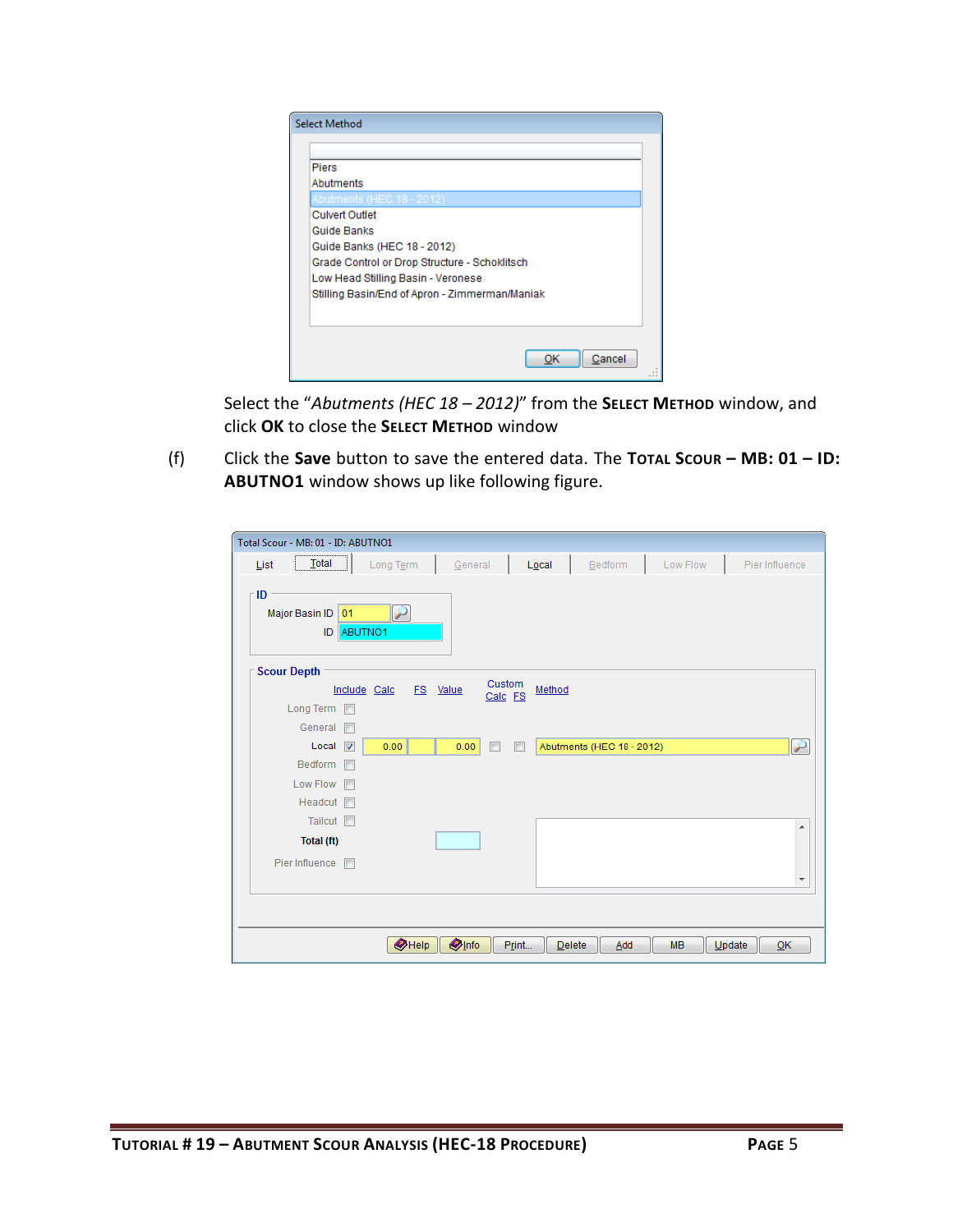# <span id="page-7-0"></span>**2.1.3 Step 3 - Calculate the Abutment Scour**

- (a) Click the **Local** tab
- (b) Enter "8*5"* into the **Projected Length of Abutment, L (ft)** textbox.
- (c) Enter "*100"* into the **Width of Floodplain, Bf (ft)** textbox.
- (d) Click browse button beside the **Abutment Condition for Amplification Factor** to select the abutment type data. Choose *"Wingwall"* and click **OK** to exit the **ABUTMENT CONDITION** window.

| <b>Abutment Condition</b> |  |
|---------------------------|--|
|                           |  |
| Spill Through             |  |
| Wingwall                  |  |
|                           |  |
|                           |  |
|                           |  |
|                           |  |
|                           |  |
| Cancel<br>ок              |  |
|                           |  |

- (e) Click the **Save** button to save the entered data.
- (f) Enter "*10"* into the **Upstream Flow Depth, y1 (ft)** textbox.
- (g) Enter "*57"* into the **Upstream Unit Discharge, q1 (sq ft/sec)** textbox.
- (h) Enter "78.6*"* into the **Unit Discharge in the Constricted Opening, q2c (sq ft/sec)** textbox.
- (i) Enter "*9.5"* into the **Flow Depth Prior to Scour, Yo (ft)** textbox.
- (j) Click the **Save** button to save the entered data.
- (k) Click the **Update** button to update the data.
- (l) Select "*This Record*" from the **SELECTION OPTION** window, and click **Yes** from the confirmation message to proceed.

| <b>Select Option</b>                                                               |                                                                                                                                                                                                |
|------------------------------------------------------------------------------------|------------------------------------------------------------------------------------------------------------------------------------------------------------------------------------------------|
| Option<br>×.<br>This Record<br>This Major Basin<br>All<br>$\overline{\phantom{a}}$ | Calculate Local Scour<br>This will calculate the Local Scour for the current record.<br>If you want to calculate the Total Scour, Click 'Update' on the Total Tab.<br>Do you want to continue? |
| <br>Cancel<br>48                                                                   | No.<br><b>Yes</b>                                                                                                                                                                              |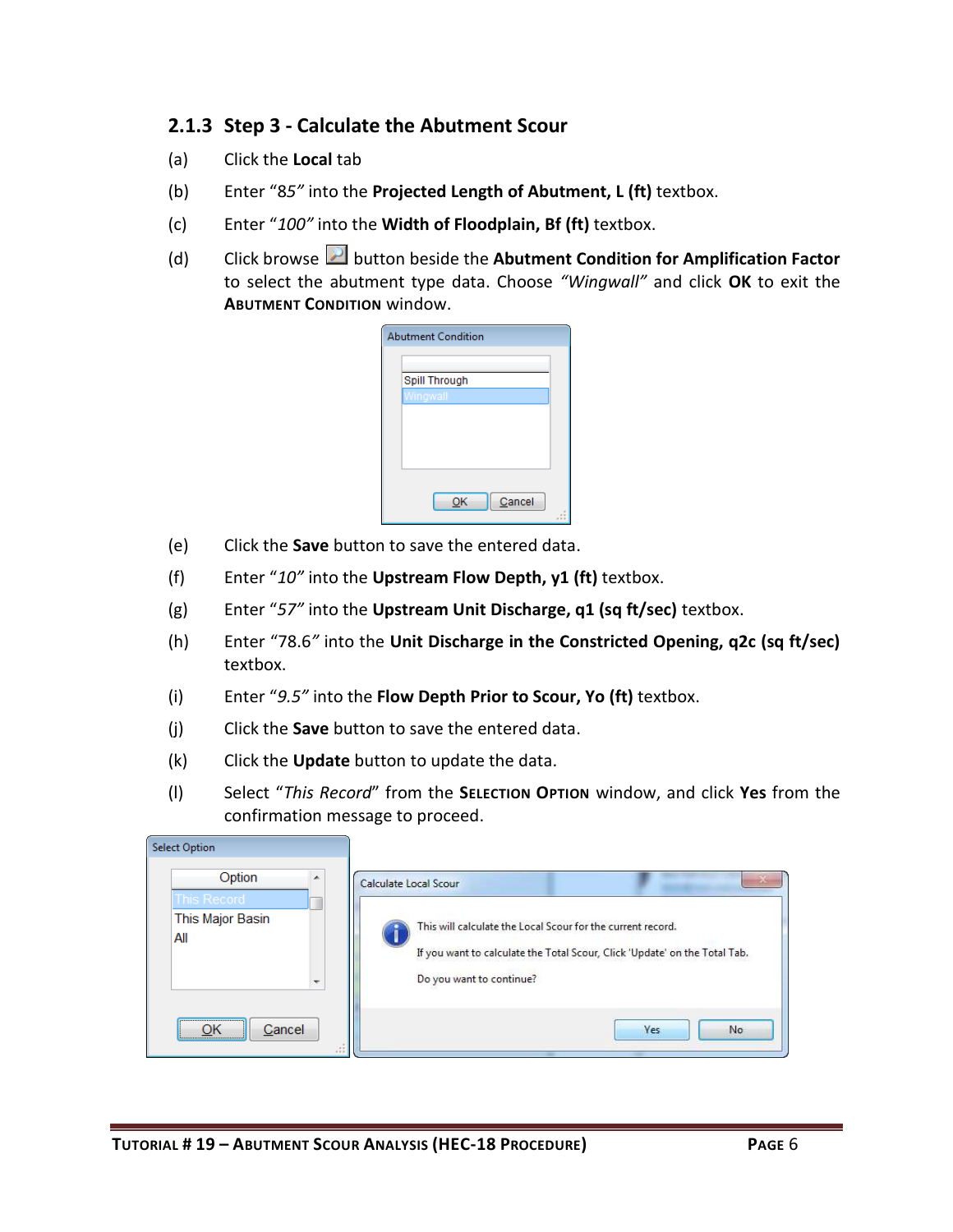| List | Total                                                      | Long Term                                                   | General | Local                                            | Bedform                                     | Low Flow | Pier Influence  |
|------|------------------------------------------------------------|-------------------------------------------------------------|---------|--------------------------------------------------|---------------------------------------------|----------|-----------------|
|      |                                                            |                                                             |         |                                                  |                                             |          |                 |
|      |                                                            | <b>Abutment Parameters (HEC 18 - 2012)</b>                  |         |                                                  |                                             |          |                 |
|      |                                                            | Projected Length of Abutment, L (ft)                        | 85.00   |                                                  | Abutment Condition for Amplification Factor |          | لتو<br>Wingwall |
|      |                                                            | Width of Floodplain, Bf (ft)                                | 100     |                                                  |                                             |          |                 |
|      |                                                            | Abutment Scour Condition<br>A                               | Ø       |                                                  |                                             |          |                 |
|      |                                                            |                                                             |         |                                                  |                                             |          |                 |
|      | <b>Condition A</b>                                         |                                                             |         |                                                  |                                             |          |                 |
|      |                                                            |                                                             |         | Upstream Flow Depth, y1 (ft)                     | 10.00                                       |          |                 |
|      | Upstream Unit Discharge, q1 (sq ft/sec)                    |                                                             |         |                                                  | 57.00                                       |          |                 |
|      | Unit Discharge in the Constricted Opening, g2c (sg ft/sec) |                                                             |         |                                                  | 78.60                                       |          |                 |
|      |                                                            | Flow Depth Including Live-Bed Contraction Scour, Yc (ft)    |         |                                                  | 13.17                                       |          |                 |
|      |                                                            |                                                             |         | Amplification Factor for Live-Bed Conditions, aa | 1.719                                       |          |                 |
|      |                                                            | Maximum Flow Depth Resulting from Abutment Scour, Ymax (ft) |         |                                                  | 22.64                                       |          |                 |
|      |                                                            |                                                             |         | Flow Depth Prior to Scour, Yo (ft)               | 9.50                                        |          |                 |
|      |                                                            |                                                             |         | Abutment Scour Depth, Ys (ft)                    | 13.14                                       |          |                 |
|      |                                                            |                                                             |         |                                                  |                                             |          |                 |
|      |                                                            |                                                             |         |                                                  |                                             |          |                 |
|      |                                                            |                                                             |         |                                                  |                                             |          |                 |
|      |                                                            |                                                             |         |                                                  |                                             |          |                 |

#### After the update the window looks like what is shown in the following figure

#### <span id="page-8-0"></span>**2.1.4 Step 4 - Report and Document the Results**

In this section, the instruction will be given on how to view, print, and export the calculation results of the abutment scour.

(a) To view the results on the screen, click the **Print …** button on the Local Tab of **TOTAL SCOUR – MB: 01 – ID: ABUTNO1** window, a report will be generated as is shown in the following figure.

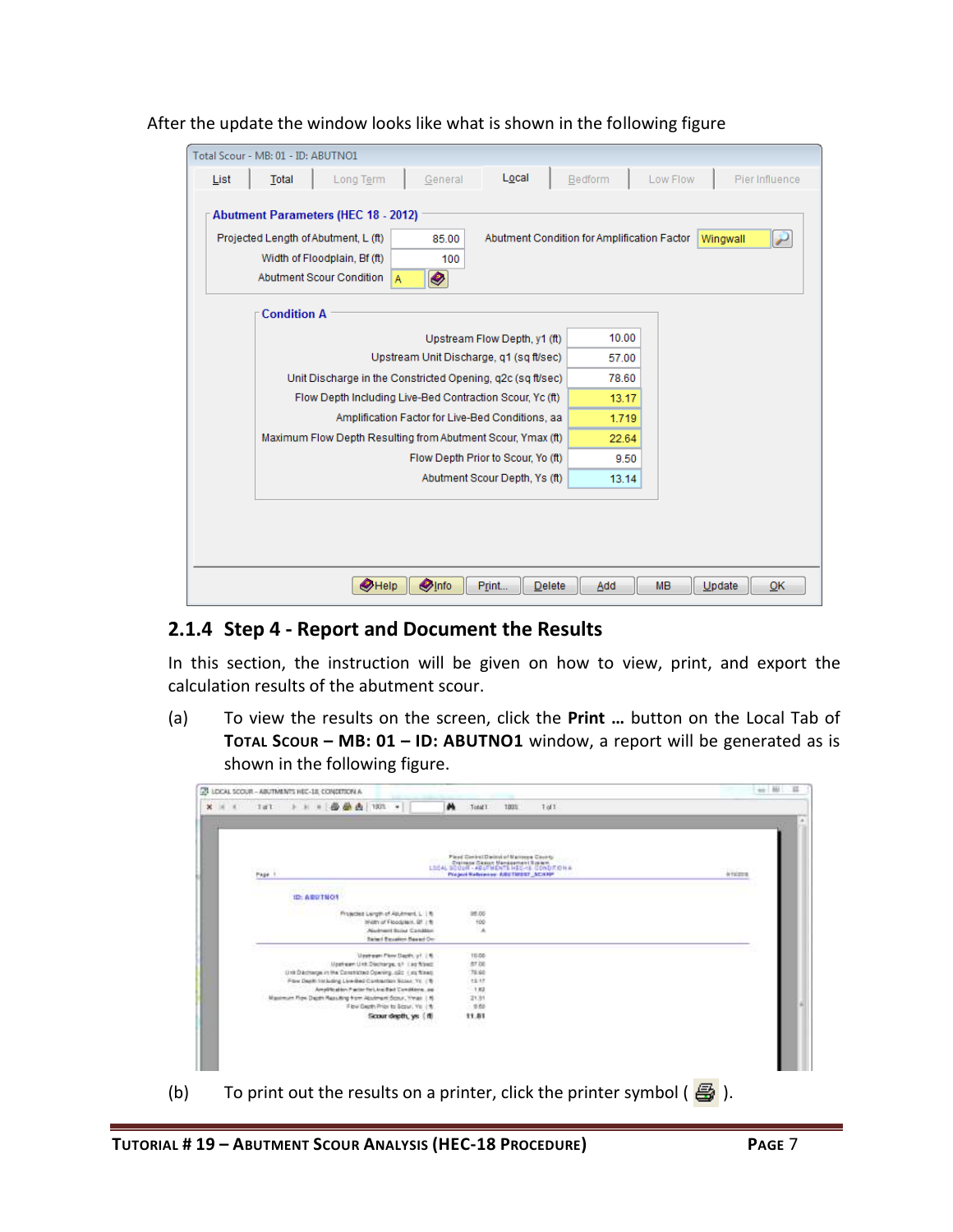(c) To export the results in PDF format or other formats, click the export symbol ( $\frac{1}{2}$ )

This concludes tutorial for Abutment Scour Live-bed Condition evaluation.

# <span id="page-9-0"></span>**3.0 ABUTMENT SCOUR FOR CLEAR-WATER CONDITION (SPILL THROUGH)**

If the ratio  $(L/B_f)$  is less than 0.75, the clear-water abutment scour equations should be used to compute the local scour component due to abutment. The clear-water condition is also referred as Condition (b) in HEC-18 manual (Federal Highway Administration, 2012). The abutment scour can be computed for either wingwall abutment or spillthrough abutment.

The following parameters considers spill through abutment with clear-water condition. To estimate the abutment scour using HEC-18 (NCHRP) procedure use the following given conditions:

❖ Parameters for abutment scour conditions:

| • Projected length of embankment (ft): | 65.00 |
|----------------------------------------|-------|
|                                        |       |

- **Width of floodplain (ft):** *100.00*
- Parameters for *clear-water condition with spill through abutment*:

| Unit discharge at upstream floodplain ( $ft2/s$ ): | 5.70   |
|----------------------------------------------------|--------|
| Unit discharge at constricted opening $(ft^2/s)$ : | 10.10  |
| Particle size with 50 percent finer (ft):          | 0.0010 |
| Manning's n of floodplain under the bridge:        | 0.025  |
| Critical shear stress for floodplain material:     | 0.04   |
| Flow depth prior to scour (ft):                    | 3.50   |
| Step Procedures                                    |        |
|                                                    |        |

# <span id="page-9-1"></span>**3.1 Step-by-Step**

- Step 1: Establish a New River Mechanics Project and Defaults Set-up
- Step 2: Set up Abutment Scour Basic Data
- Step 3: Calculate Abutment Scour Grain Size Equation
- Step 4: Calculate Abutment Scour Shear Stress Equation
- Step 5: Report and Document the results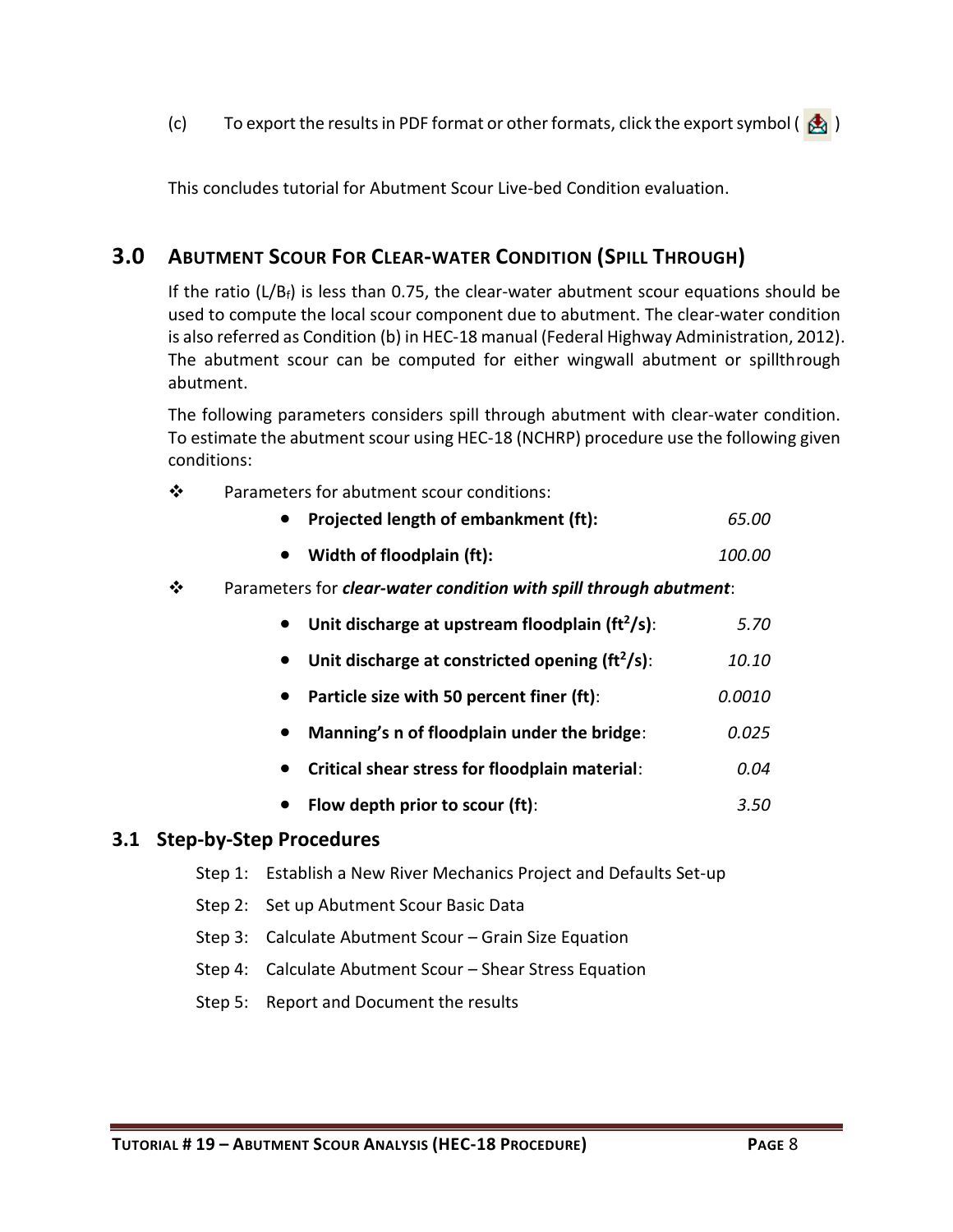# <span id="page-10-0"></span>**3.1.1 Step 1 - Establish a New Project and Defaults Set-up**

(a) Click the **DDMSW** icon on the Desktop or Program menu to launch the **DDMSW.** Click the **OK** button to accept the software disclaimer as shown in the following figure.

|                                                                                         | contror <sub>o</sub><br><b>Drainage</b>                                                                                                                                                                                                                                                                                                                                                                                                                                                                                                                                                                                                                                           |
|-----------------------------------------------------------------------------------------|-----------------------------------------------------------------------------------------------------------------------------------------------------------------------------------------------------------------------------------------------------------------------------------------------------------------------------------------------------------------------------------------------------------------------------------------------------------------------------------------------------------------------------------------------------------------------------------------------------------------------------------------------------------------------------------|
| <b>CONTRACTOR</b>                                                                       | <b>Design</b>                                                                                                                                                                                                                                                                                                                                                                                                                                                                                                                                                                                                                                                                     |
|                                                                                         | <b>Management</b>                                                                                                                                                                                                                                                                                                                                                                                                                                                                                                                                                                                                                                                                 |
| oza <sub>nicopa</sub> c                                                                 | <b>System</b>                                                                                                                                                                                                                                                                                                                                                                                                                                                                                                                                                                                                                                                                     |
|                                                                                         | This program has been written to aid in the management of drainage design. It is provided as<br>a public service to aid in implementation of the technical information data, and procedures.<br>presented in the Drainage Design Manuals. The user of this information releases, indemnifies<br>and holds free the Flood Control District of Maricopa County and KVL Consultants, Inc. from<br>any and all liabilities, damages, lawsuits and causes of action that result as a consequence of<br>their reliance on and use of the DDMSW computer program and the data supplied with it. The<br>use of this program and the results developed are the responsibility of the user. |
|                                                                                         |                                                                                                                                                                                                                                                                                                                                                                                                                                                                                                                                                                                                                                                                                   |
|                                                                                         | Many of the default values provided are generic and serve to guide users in their modeling.<br>Users must exercise judgement to evaluate and modify default values based on the specific<br>watershed. An approval for default table values for a specific watershed must be obtained                                                                                                                                                                                                                                                                                                                                                                                             |
| from the appropriate agency<br>Continuing signifies your acceptance of this disclaimer. |                                                                                                                                                                                                                                                                                                                                                                                                                                                                                                                                                                                                                                                                                   |

After the **DDMSW** is launched, the **SELECT PROJECT** window is automatically opened as shown in the following figure.

|                      | List             |        | Details                                    |
|----------------------|------------------|--------|--------------------------------------------|
| Lookfor              |                  |        |                                            |
| Reference -          | Date             | 10     | Title                                      |
| BANKPROTECTIONFCD    | 01/01/2012 00049 |        | River Mechanics Example - Bank Profection  |
| <b>BRIDGEPIERFCD</b> | 01/01/2012       | 00011  | River Mechanics Example - Bridge Pier      |
| EXAMPLE1             | 01/01/2010       | 00001  | Clark, Green Ampt, Single, 6 Hour.         |
| EXAMPLE2             | 01/01/2010       | 100002 | S-Graph, Green-Ampt. Single, 24 Hour       |
| <b>EXAMPLE3</b>      | 01/01/2010       | 00003  | S-Graph, Green-Ampt, Multiple, 6 Hour      |
| <b>FXAMPLE4</b>      | 01/01/2010       | 00004  | Clark, Init and Uniform, Single, 6 Hour    |
| KVLEXAMPLE1          | 01/01/2011 00005 |        | Example 1 HEC-1 tutorial project           |
| KVLEXAMPLE10         | 01/10/2014       | 00025  | HEC-1 Tutorial - Import HEC-1 File         |
| KVLEXAMPLE11         | 01/10/2014 00029 |        | FCDMC Hydraulics Manual Design Example 4.6 |
| KVLEXAMPLE12         | 01/10/2014 00030 |        | Street Drainage Example                    |
| KVI FXAMPLE2         | 01/01/2011 00021 |        | Example 2 using Shape files and NOAA 14    |
| KVLEXAMPLE3          | 01/01/2011 00024 |        | Example 3 Rational Method tutorial project |
| KVLEXAMPLE5          | 01/01/2011 00017 |        | HEC-1 Tutorial - Clark Unit Hydrograph     |
| <b>KVLEXAMPLE6</b>   | 01/01/2011 00018 |        | HEC-1 Tutorial - S-Graph Unit Hydrograph   |
| KVLEXAMPLE7          | 01/01/2011 00019 |        | Rational Method Tutorial                   |
| KVLEXAMPLER          | 01/01/2011 00020 |        | Street Drainage Examples                   |
| $\mathbf{z}$         | art.             |        | THE REPORT OF PERSON NAMED IN COLUMN<br>٠  |

(b) Click the **Add** button on the **SELECT PROJECT** window to start a new project (Or **File → New Project → Add**).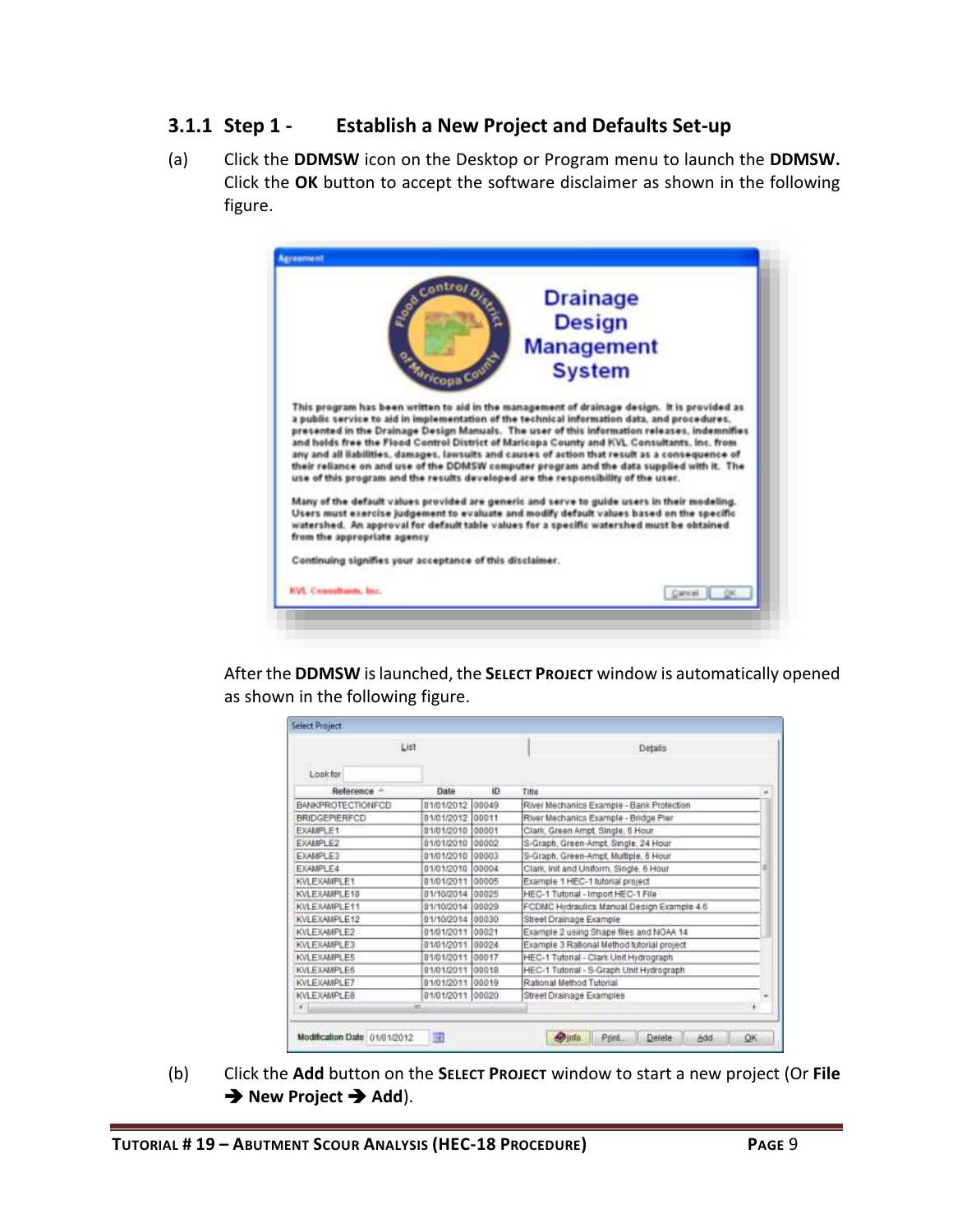- (c) Select **River Mechanics** checkbox and click the **OK** button on the **NEW PROJECT OPTIONS**  form.
- (d) Type "*ABUTMENT\_NCHRP2*" into the **Reference** textbox. This is the name of this newly created project. Users can choose any name for the Reference textbox as long as it does not exist in the current **DDMSW** project database.
- (e) Type into the **Title** textbox a brief descriptive title for this project. *(Optional)*
- (f) Type into the **Location** textbox the location of this project. *(Optional)*
- (g) Type into the **Agency** textbox the agency or company name**.** *(Optional)*
- (h) Check **River Mechanics Only** checkbox for this project.
- (i) Type a detailed description of this project into the comment area under the **Project Reference** frame. *(Optional)*
- (j) Set the Modification Date using today's date by clicking on the Calendar icon.
- (k) Click the **Save** button to save the entered data.
- (l) Click the **OK** button on the **SELECT PROJECT** window, and click the **OK** button on the pop-up message box. The following figure shows what the window looks like.

| Select Project -- Edit |                                                                        |      |                           |      |        |                         |             |     |    |
|------------------------|------------------------------------------------------------------------|------|---------------------------|------|--------|-------------------------|-------------|-----|----|
|                        |                                                                        | List |                           |      |        | Details                 |             |     |    |
|                        | <b>Project Reference</b>                                               |      |                           |      |        | <b>Project Defaults</b> |             |     |    |
| Project ID             | 00050                                                                  |      | Reference ABUTMENT_NCHRP2 |      |        |                         |             |     |    |
|                        | Title Abutment Scour using HEC-18 NCHRP Procedure                      |      |                           |      |        |                         | Soils FCDMC |     |    |
|                        | Location   Maricopa County, Arizona                                    |      |                           |      |        | Land Use FCDMC          |             |     |    |
|                        | Agency   Flood Control District of Maricopa County                     |      |                           |      |        |                         |             |     |    |
|                        | River Mechanics Only                                                   |      |                           |      |        |                         |             |     |    |
| procedure.             | This is a tutorial project about the abutment scour using HEC-18 NCHRP |      |                           |      |        |                         |             |     |    |
|                        | Modification Date 05/10/2018                                           | ia.  |                           | Save | Cancel | Print<br>Delete         |             | Add | OK |

**Note:** the **Project ID** "*00050"* in the above figure is the unique database record identifier for the project, which is automatically generated by the program when a new project is created. When users create a new project, the **Project ID** of the new project will not be the same as the **Project ID** shown in the above figure.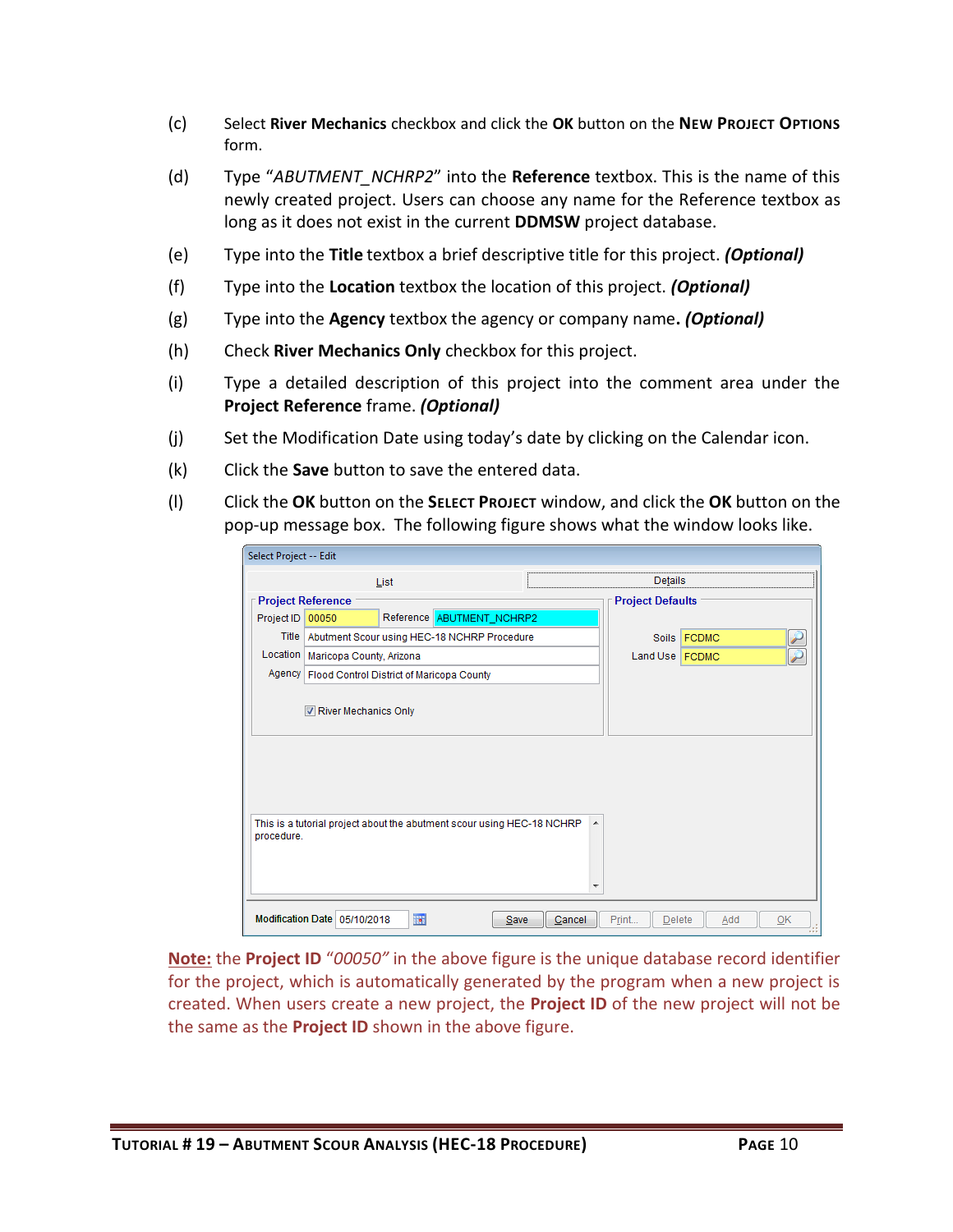# <span id="page-12-0"></span>**3.1.2 Step 2 - Set up Abutment Scour Basic Data**

(a) From the menu bar of main application window, click **River Mechanics**  $\rightarrow$  **Scour**, to open the **TOTAL SCOUR** form

|      | Flood Control District of Maricopa County Version: 5.6.0 - ABUTMENT_NCHRP                                             |  |
|------|-----------------------------------------------------------------------------------------------------------------------|--|
| File | Edit   River Mechanics<br>Help                                                                                        |  |
|      | Scour                                                                                                                 |  |
|      | Riprap<br>Launchable Riprap                                                                                           |  |
|      | <b>Lateral Erosion</b>                                                                                                |  |
|      | Sediment Yield<br>٠                                                                                                   |  |
|      | <b>Cross Section Hydraulics</b><br><b>Cross Section Geometry</b><br><b>Import Cross Sections from Another Project</b> |  |

|                             | Total Scour - MB: 01 - ID: |                      |                         |         |            |         |           |          |                |
|-----------------------------|----------------------------|----------------------|-------------------------|---------|------------|---------|-----------|----------|----------------|
| $\underline{\mathsf{List}}$ | Total                      | Long Term            | General                 | Local   | $B$ edform |         | Low Flow  |          | Pier Influence |
|                             |                            |                      |                         |         |            |         |           |          |                |
| ID<br>$\Delta$              |                            | <b>Cross Section</b> | Long Term               | General | Local      | Bedform | Bend      | Low Flow | Total          |
|                             |                            | ID                   | Scour                   | Scour   | Scour      | Scour   | Scour     | Scour    | Scour          |
|                             |                            |                      |                         |         |            |         |           |          |                |
|                             |                            |                      |                         |         |            |         |           |          |                |
|                             |                            |                      |                         |         |            |         |           |          |                |
|                             |                            |                      |                         |         |            |         |           |          |                |
|                             |                            |                      |                         |         |            |         |           |          |                |
|                             |                            |                      |                         |         |            |         |           |          |                |
|                             |                            |                      |                         |         |            |         |           |          |                |
|                             |                            |                      |                         |         |            |         |           |          |                |
|                             |                            |                      |                         |         |            |         |           |          |                |
|                             |                            |                      |                         |         |            |         |           |          |                |
|                             |                            |                      |                         |         |            |         |           |          |                |
|                             |                            |                      |                         |         |            |         |           |          |                |
|                             |                            |                      |                         |         |            |         |           |          |                |
|                             |                            |                      |                         |         |            |         |           |          |                |
|                             |                            | $\mathbb{H}$         |                         |         |            |         |           |          | k              |
|                             |                            |                      |                         |         |            |         |           |          |                |
|                             |                            | $\bigcirc$ Help      | $\bullet$ Info<br>Print | Delete  |            | Add     | <b>MB</b> | Update   | QK             |

- (b) Click the **Add** button to activate the necessary data entry fields.
- (c) Type "*ABUTNO2*" into the **ID** textbox (this **ID** indicates that it is for Abutment No.2).
- (d) Check the checkboxes **Local** only.
- (e) Click the browse button in the **Method** column across **Local** check box to launch local scour method select menu.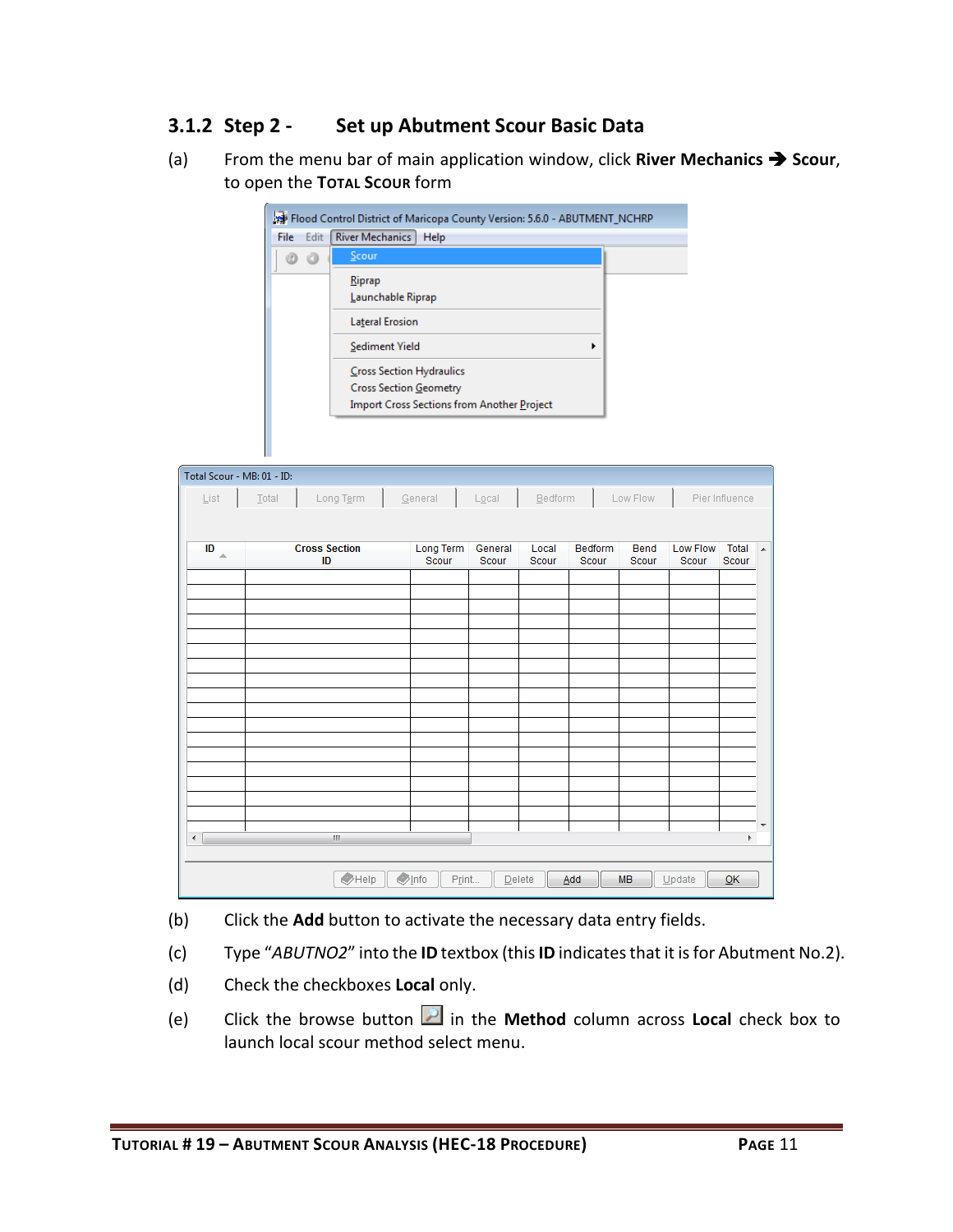| <b>Select Method</b>                           |
|------------------------------------------------|
|                                                |
| <b>Piers</b>                                   |
| Abutments                                      |
| Abutments (HEC 18 - 2012)                      |
| <b>Culvert Outlet</b>                          |
| Guide Banks                                    |
| Guide Banks (HEC 18 - 2012)                    |
| Grade Control or Drop Structure - Schoklitsch  |
| Low Head Stilling Basin - Veronese             |
| Stilling Basin/End of Apron - Zimmerman/Maniak |
|                                                |
|                                                |
|                                                |
| Cancel<br>ок                                   |
|                                                |

Select the "*Abutments (HEC 18 – 2012)*" from the **SELECT METHOD** window, and click **OK** to close the **SELECT METHOD** window.

(f) Click the **Save** button to save the entered data. The **TOTAL SCOUR – MB: 01 – ID: ABUTNO1** window shows up like following figure.

| Total Scour - MB: 01 - ID: ABUTNO2                |                        |                           |                     |                          |
|---------------------------------------------------|------------------------|---------------------------|---------------------|--------------------------|
| $Total$<br>List<br>Long Term                      | General                | Bedform<br>Local          | Low Flow            | Pier Influence           |
| - ID<br>Major Basin ID 01<br>لىز<br>ABUTNO2<br>ID |                        |                           |                     |                          |
| <b>Scour Depth</b>                                | Custom                 |                           |                     |                          |
| Include Calc                                      | FS Value<br>Calc FS    | Method                    |                     |                          |
| Long Term                                         |                        |                           |                     |                          |
| General<br>$\overline{\mathbb{R}^n}$              |                        |                           |                     |                          |
| Local<br>$\overline{\mathbf{v}}$<br>0.00          | 0.00                   | Abutments (HEC 18 - 2012) |                     | $\overline{r}$           |
| Bedform                                           |                        |                           |                     |                          |
| Low Flow <b>FI</b>                                |                        |                           |                     |                          |
| Headcut <b>n</b>                                  |                        |                           |                     |                          |
| Tailcut $\Box$                                    |                        |                           |                     | ▲                        |
| Total (ft)                                        |                        |                           |                     |                          |
| Pier Influence<br>$\overline{\phantom{a}}$        |                        |                           |                     |                          |
|                                                   |                        |                           |                     | $\overline{\phantom{a}}$ |
|                                                   |                        |                           |                     |                          |
|                                                   |                        |                           |                     |                          |
| $\bullet$ Help                                    | <b>O</b> Info<br>Print | Delete<br>Add             | <b>MB</b><br>Update | QK                       |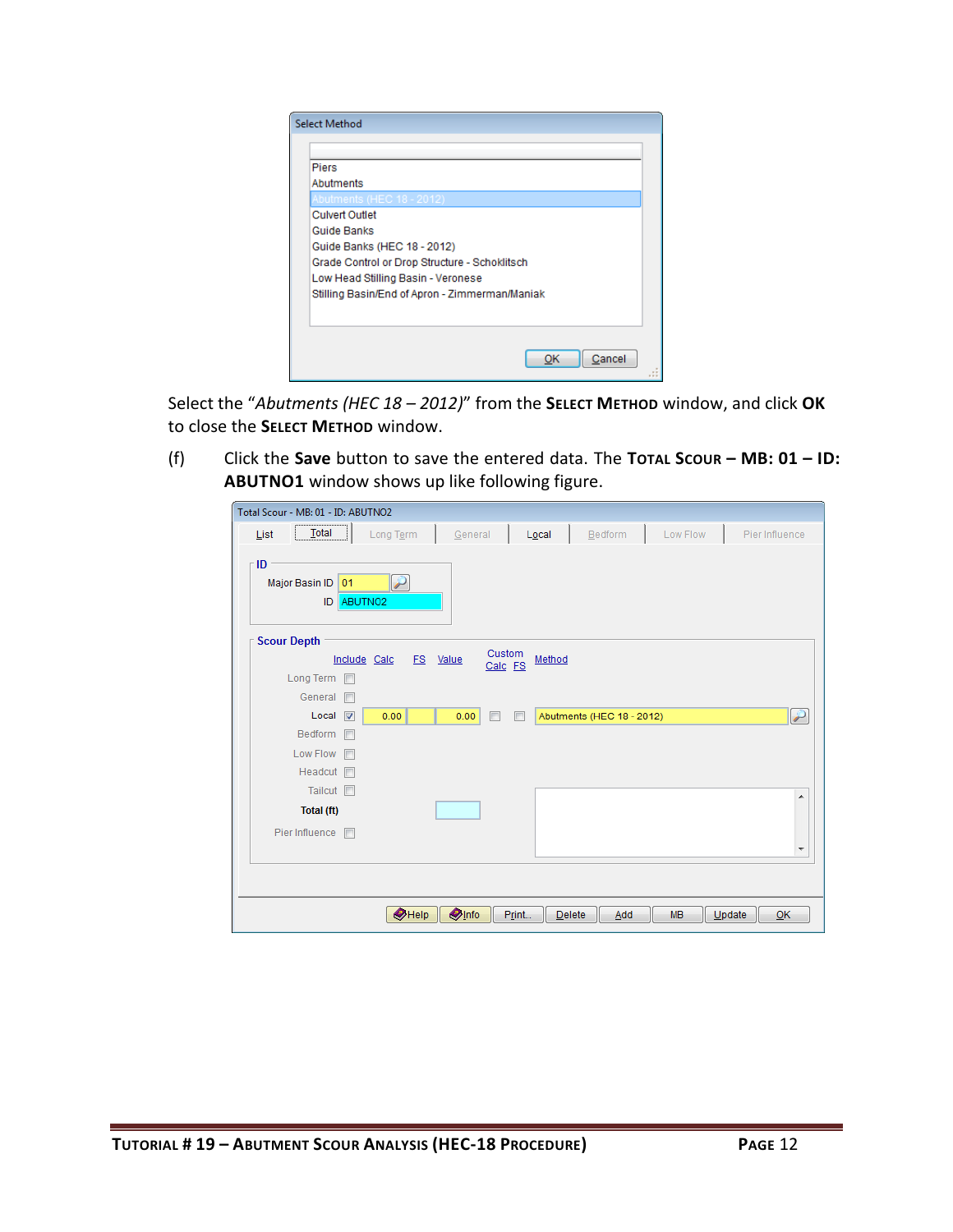# <span id="page-14-0"></span>**3.1.3 Step 3 - Calculate the Abutment Scour – Grain Size Equation**

- (a) Click the **Local** tab
- (b) Enter "6*5"* into the **Projected Length of Abutment, L (ft)** textbox.
- (c) Enter "*100"* into the **Width of Floodplain, Bf (ft)** textbox.
- (d) Click browse button beside the **Abutment Condition for Amplification Factor** to select the abutment type data. Choose *"Spill Through"* and click **OK** to exit the **ABUTMENT CONDITION** window.

| <b>Abutment Condition</b> |  |
|---------------------------|--|
|                           |  |
| Spill Through             |  |
| Wingwall                  |  |
|                           |  |
|                           |  |
|                           |  |
|                           |  |
|                           |  |
| Cancel<br>ОK              |  |
|                           |  |

(e) Click browse button beside the **Select Equation Based On** to select the basis for abutment equation. Choose *"Grain Size"* and click **OK** to exit the **Equation Based On** window.

| Equation based on   |  |
|---------------------|--|
| Grain Size          |  |
| <b>Shear Stress</b> |  |
|                     |  |
|                     |  |
|                     |  |
| Cancel              |  |

- (f) Click the **Save** button to save the entered data.
- (g) Enter "*5.7"* into the **Upstream Unit Discharge, qf (sq ft/sec)** textbox.
- (h) Enter "*10.1"* into the **Unit Discharge in the Constricted Opening, q2c (sq ft/sec)** textbox.
- (i) Enter "*0.0010"* into the **Particle Size with 50 Percent Finer, D50 (ft)** textbox.
- (j) Enter "3*.5"* into the **Flow Depth Prior to Scour, Yo (ft)** textbox.
- (k) Click the **Save** button to save the entered data.
- (l) Click the **Update** button to update the data.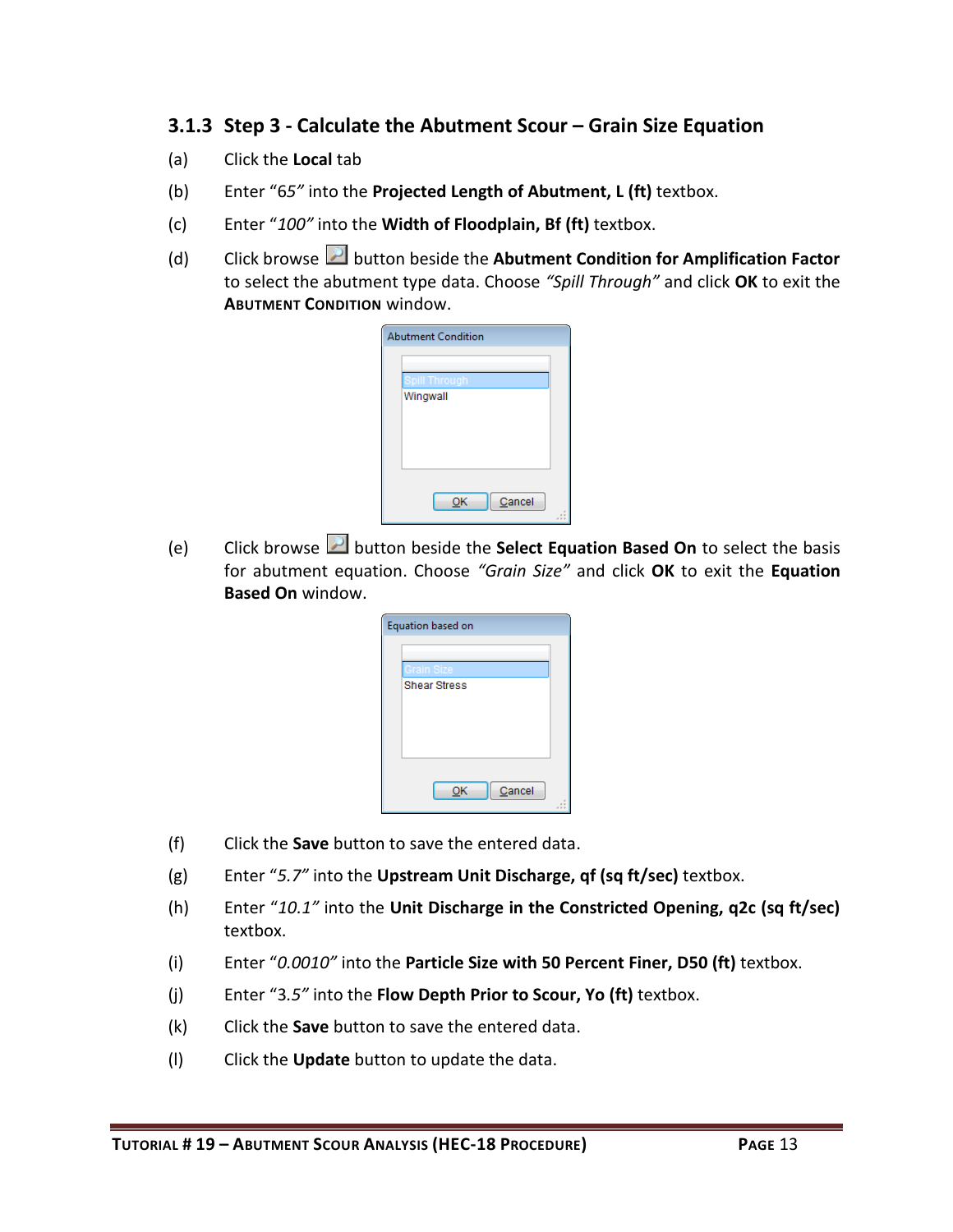(m) Select "*This Record*" from the **SELECTION OPTION** window, and click **Yes** from the confirmation message to proceed.

| <b>Select Option</b>                                        |                                                                                                                                                                                                |
|-------------------------------------------------------------|------------------------------------------------------------------------------------------------------------------------------------------------------------------------------------------------|
| Option<br>A.<br>This Record<br>This Major Basin<br>All<br>٠ | Calculate Local Scour<br>This will calculate the Local Scour for the current record.<br>If you want to calculate the Total Scour, Click 'Update' on the Total Tab.<br>Do you want to continue? |
| <br>Cancel<br><br>43                                        | Yes<br>No.                                                                                                                                                                                     |

After the update the window looks like what is shown in the following figure.

| Total Scour - MB: 01 - ID: ABUTNO2                                                          |                                                                     |
|---------------------------------------------------------------------------------------------|---------------------------------------------------------------------|
| General<br>Total<br>Long Term<br>List                                                       | Bedform<br>Low Flow<br>Pier Influence<br>Local                      |
| <b>Abutment Parameters (HEC 18 - 2012)</b><br>Projected Length of Abutment, L (ft)<br>65.00 | Abutment Condition for Amplification Factor<br><b>Spill Through</b> |
| Width of Floodplain, Bf (ft)<br>100                                                         | Select Equation Based On:<br><b>Grain Size</b>                      |
| $\bullet$<br><b>Abutment Scour Condition</b><br>B                                           |                                                                     |
| <b>Condition B - Grain Size</b><br>Upstream Floodplain Unit Discharge, qf (sq ft/sec)       | 5.70                                                                |
| Unit Discharge in the Constricted Opening, g2f (sg ft/sec)                                  | 10.10                                                               |
|                                                                                             | Ku<br>11.170                                                        |
| Particle Size with 50 Percent Finer, D50 (ft)                                               | 0.0010                                                              |
| Flow Depth Including Clear-water Contraction Scour, Yc (ft)                                 | 6.60                                                                |
| Amplification Factor for Clear-water Conditions, ab                                         | 2.111                                                               |
| Maximum Flow Depth Resulting from Abutment Scour, Ymax (ft)                                 | 13.94                                                               |
| Flow Depth Prior to Scour, Yo (ft)                                                          | 3.50                                                                |
| Abutment Scour Depth, Ys (ft)                                                               | 10.44                                                               |
|                                                                                             |                                                                     |
| <b>Olnfo</b><br>$\bigcirc$ Help<br>Print                                                    | <b>Delete</b><br><b>MB</b><br>Update<br>Add<br>OK                   |

### <span id="page-15-0"></span>**3.1.4 Step 4 - Calculate the Abutment Scour – Shear Stress Equation**

- (a) Click the **Local** tab
- (b) Enter "6*5"* into the **Projected Length of Abutment, L (ft)** textbox.
- (c) Enter "*100"* into the **Width of Floodplain, Bf (ft)** textbox.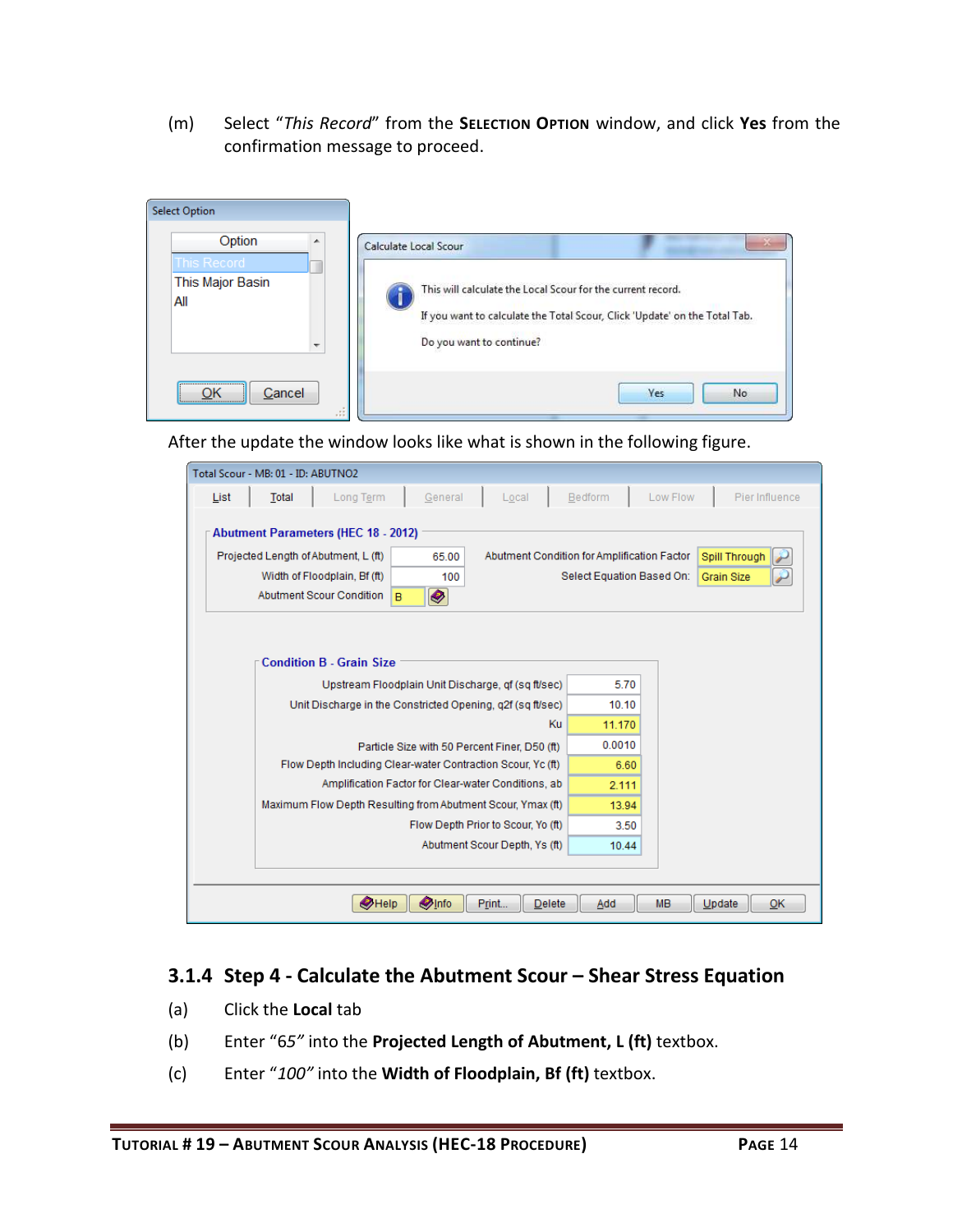(d) Click browse button beside the **Abutment Condition for Amplification Factor** to select the abutment type data. Choose *"Spill Through"* and click **OK** to exit the **ABUTMENT CONDITION** window.

| <b>Abutment Condition</b> |              |  |
|---------------------------|--------------|--|
| Spill Through             |              |  |
| Wingwall                  |              |  |
|                           |              |  |
|                           |              |  |
|                           |              |  |
|                           | Cancel<br>OK |  |

(e) Click browse button beside the **Select Equation Based On** to select the basis for abutment equation. Choose *"Shear Stress"* and click **OK** to exit the **Equation Based On** window.

| Equation based on   |  |
|---------------------|--|
|                     |  |
| <b>Grain Size</b>   |  |
| <b>Shear Stress</b> |  |
|                     |  |
|                     |  |
|                     |  |
|                     |  |
|                     |  |
| Cancel<br>OK        |  |
|                     |  |

- (f) Click the **Save** button to save the entered data.
- (g) Enter "*5.7"* into the **Upstream Unit Discharge, qf (sq ft/sec)** textbox.
- (h) Enter "10.1*"* into the **Unit Discharge in the Constricted Opening, q2c (sq ft/sec)** textbox.
- (i) Enter "*0.025"* into the **Manning n of the Floodplain Material Under the Bridge, n** textbox.
- (j) Enter "*0.04"* into the **Critical Shear Stress for the Floodplain Material, tc (lb/sq ft)** textbox.
- (k) Enter "3*.5"* into the **Flow Depth Prior to Scour, Yo (ft)** textbox.
- (l) Click the **Save** button to save the entered data.
- (m) Click the **Update** button to update the data.
- (n) Select "*This Record*" from the **SELECTION OPTION** window, and click **Yes** from the confirmation message to proceed.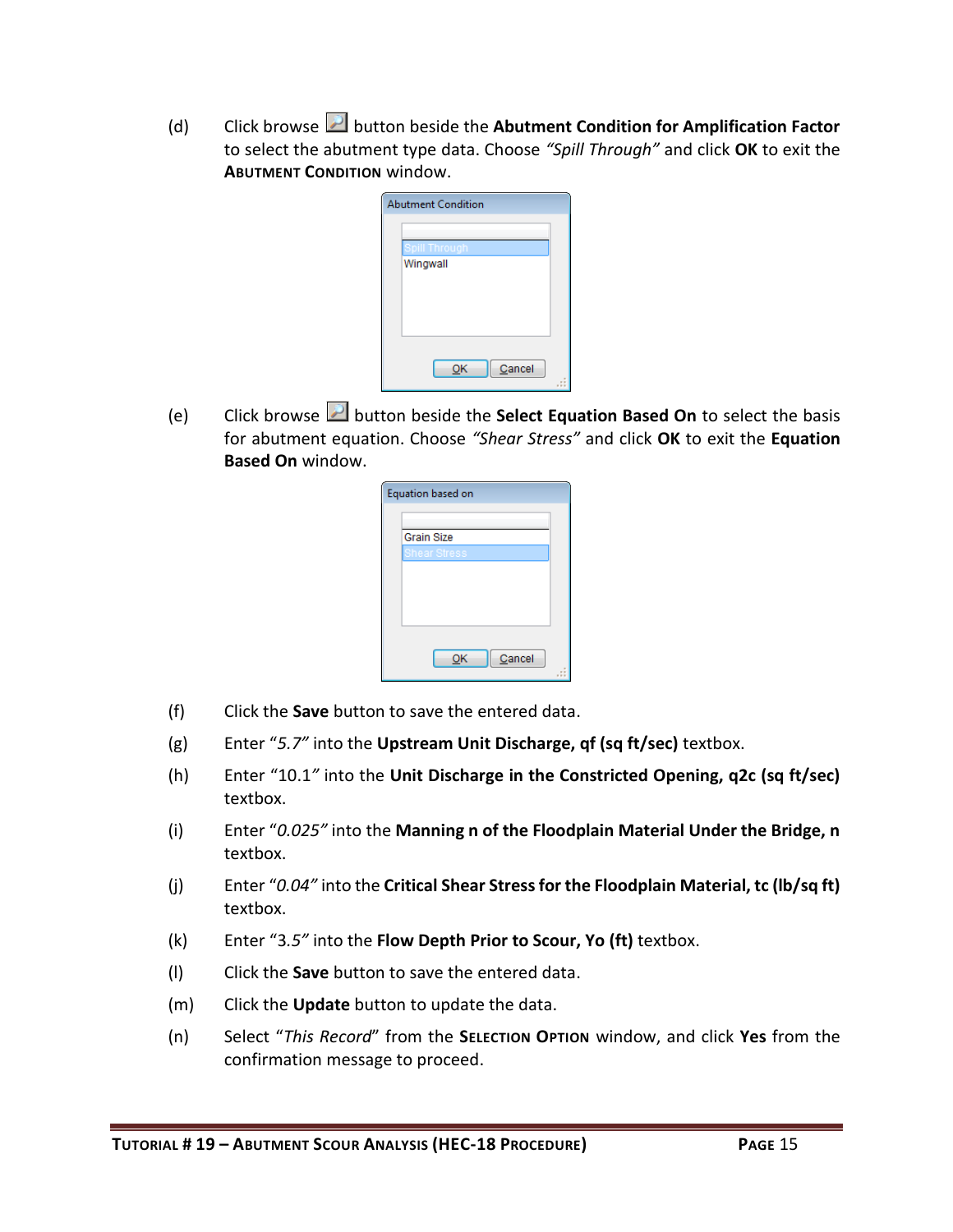

#### After the update the window looks like what is shown in the following figure.

| Total Scour - MB: 01 - ID: ABUTNO2         |                                                                  |         |                                             |         |       |                           |                     |                |
|--------------------------------------------|------------------------------------------------------------------|---------|---------------------------------------------|---------|-------|---------------------------|---------------------|----------------|
| Total<br>List                              | Long Term                                                        | General | Local                                       | Bedform |       | Low Flow                  |                     | Pier Influence |
| <b>Abutment Parameters (HEC 18 - 2012)</b> |                                                                  |         |                                             |         |       |                           |                     |                |
| Projected Length of Abutment, L (ft)       |                                                                  | 65.00   | Abutment Condition for Amplification Factor |         |       |                           | Spill Through       |                |
| Width of Floodplain, Bf (ft)               |                                                                  | 100     |                                             |         |       | Select Equation Based On: | <b>Shear Stress</b> |                |
| Abutment Scour Condition                   | $\bullet$<br>B                                                   |         |                                             |         |       |                           |                     |                |
|                                            | <b>Condition B - Shear Stress</b>                                |         |                                             |         |       |                           |                     |                |
|                                            | Upstream Floodplain Unit Discharge, of (sq ft/sec)               |         |                                             |         | 5.70  |                           |                     |                |
|                                            | Unit Discharge in the Constricted Opening, g2f (sg ft/sec)       |         |                                             |         | 10.10 |                           |                     |                |
|                                            | Manning n of the Floodplain Material Under the Bridge, n         |         |                                             |         | 0.025 |                           |                     |                |
|                                            | Critical Shear Stress for the Floodplain Material, tc (Ib/sq ft) |         |                                             |         | 0.04  |                           |                     |                |
|                                            |                                                                  |         | Unit Weight of Water (Ib/cu ft)             |         | 62.40 |                           |                     |                |
|                                            |                                                                  |         |                                             | Ku      | 1.486 |                           |                     |                |
|                                            | Flow Depth Including Clear-water Contraction Scour, Yc (ft)      |         |                                             |         | 5.11  |                           |                     |                |
|                                            | Amplification Factor for Clear-water Conditions, ab              |         |                                             |         | 2.111 |                           |                     |                |
|                                            | Maximum Flow Depth Resulting from Abutment Scour, Ymax (ft)      |         |                                             |         | 10.79 |                           |                     |                |
|                                            |                                                                  |         | Flow Depth Prior to Scour, Yo (ft)          |         | 3.50  |                           |                     |                |
|                                            |                                                                  |         | Abutment Scour Depth, Ys (ft)               |         | 7.29  |                           |                     |                |
|                                            |                                                                  |         |                                             |         |       |                           |                     |                |
|                                            | <b>Olnfo</b><br>$\bigcirc$ Help                                  | Print   | <b>Delete</b>                               |         | Add   | <b>MB</b>                 | Update              | OK             |

#### <span id="page-17-0"></span>**3.1.5 Step 5 - Report and Document the Results**

In this section, the instruction will be given on how to view, print, and export the calculation results of the abutment scour.

(a) To view the results on the screen, click the **Print …** button on the Local Tab of **TOTAL SCOUR – MB: 01 – ID: ABUTNO2** window, a report will be generated as is shown in the following figure.